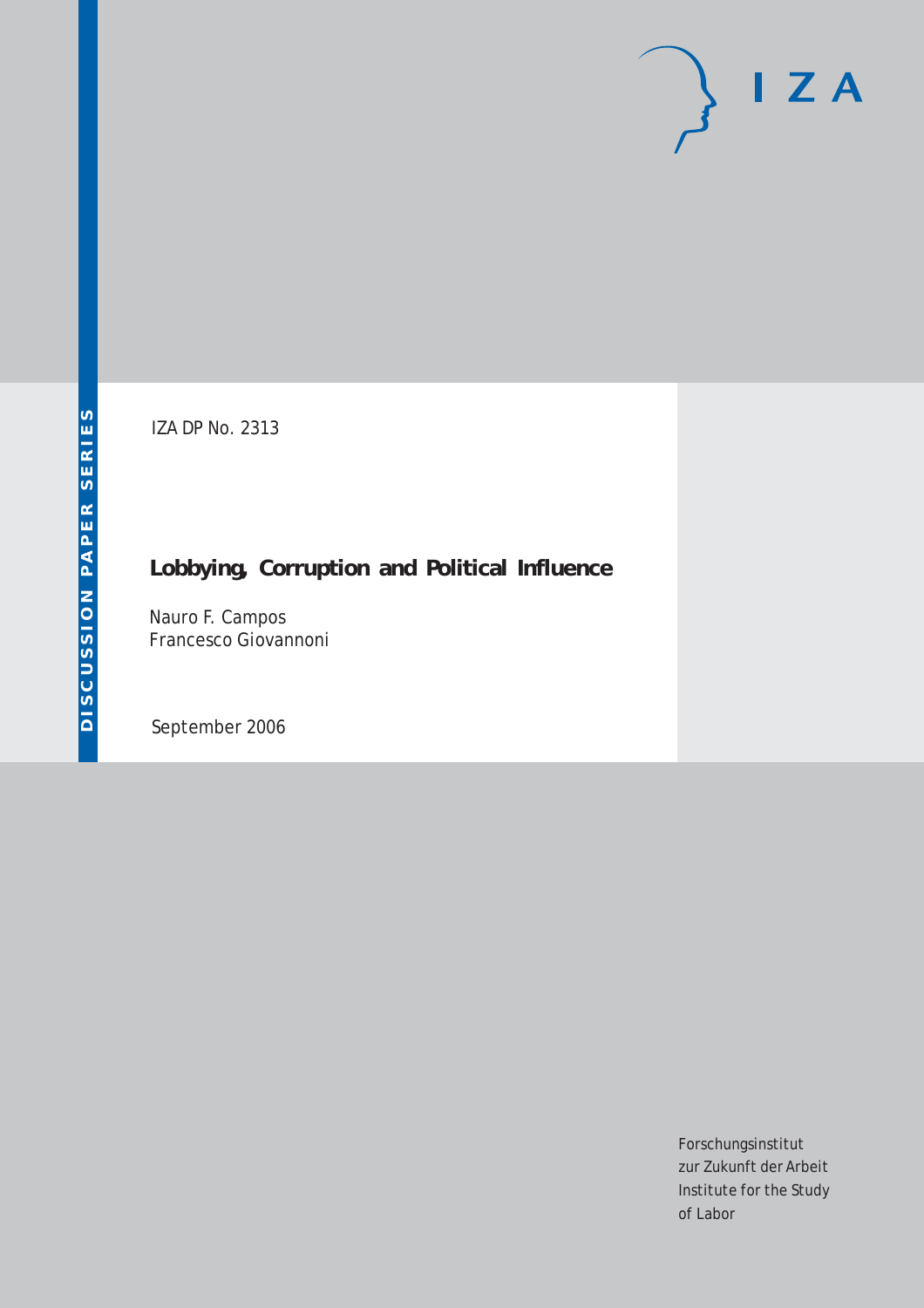# **Lobbying, Corruption and Political Influence**

#### **Nauro F. Campos**

*Brunel University, CEPR and IZA Bonn* 

#### **Francesco Giovannoni**

*CMPO, University of Bristol* 

Discussion Paper No. 2313 September 2006

IZA

P.O. Box 7240 53072 Bonn Germany

Phone: +49-228-3894-0 Fax: +49-228-3894-180 Email: [iza@iza.org](mailto:iza@iza.org)

Any opinions expressed here are those of the author(s) and not those of the institute. Research disseminated by IZA may include views on policy, but the institute itself takes no institutional policy positions.

The Institute for the Study of Labor (IZA) in Bonn is a local and virtual international research center and a place of communication between science, politics and business. IZA is an independent nonprofit company supported by Deutsche Post World Net. The center is associated with the University of Bonn and offers a stimulating research environment through its research networks, research support, and visitors and doctoral programs. IZA engages in (i) original and internationally competitive research in all fields of labor economics, (ii) development of policy concepts, and (iii) dissemination of research results and concepts to the interested public.

IZA Discussion Papers often represent preliminary work and are circulated to encourage discussion. Citation of such a paper should account for its provisional character. A revised version may be available directly from the author.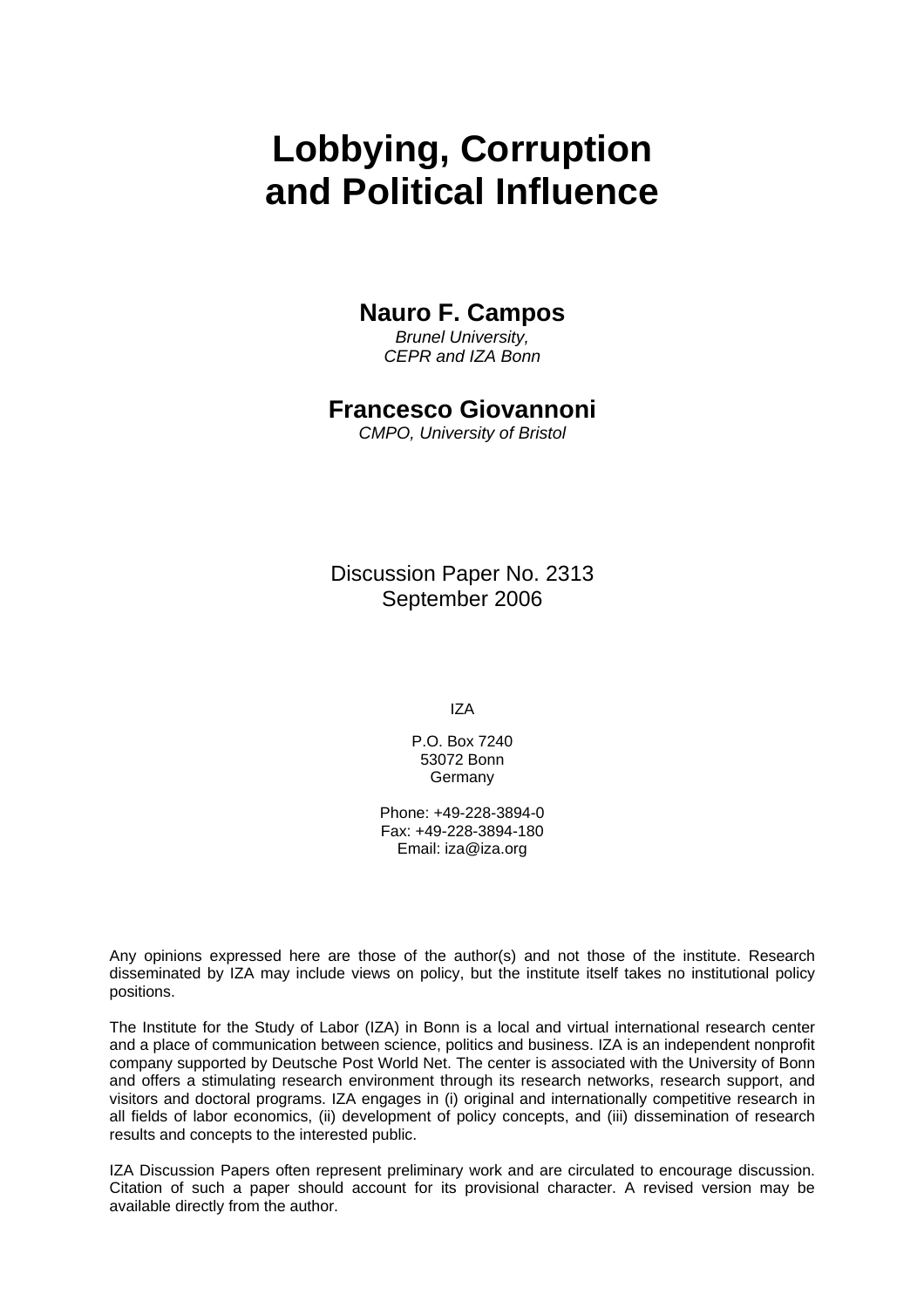IZA Discussion Paper No. 2313 September 2006

# **ABSTRACT**

## **Lobbying, Corruption and Political Influence[\\*](#page-2-0)**

Conventional wisdom suggests that lobbying is the preferred mean for exerting political influence in rich countries and corruption the preferred one in poor countries. Analyses of their joint effects are understandably rare. This paper provides a theoretical framework that focus on the relationship between lobbying and corruption (that is, it investigates under what conditions they are complements or substitutes). The paper also offers novel econometric evidence on lobbying, corruption and influence using data for about 4000 firms in 25 transition countries. Our results show that (a) lobbying and corruption are substitutes, if anything; (b) firm size, age, ownership, per capita GDP and political stability are important determinants of lobby membership; and (c) lobbying seems to be a much more effective instrument for political influence than corruption, even in poorer, less developed countries.

JEL Classification: E23, D72, H26, O17, P16

Keywords: lobbying, corruption, transition, institutions

Corresponding author:

 $\overline{a}$ 

Nauro F. Campos Department of Economics and Finance Brunel University Uxbridge, Middlesex UB8 3PH United Kingdom E-mail: [Nauro.Campos@brunel.ac.uk](mailto:Nauro.Campos@brunel.ac.uk) 

<span id="page-2-0"></span><sup>\*</sup> We thank Toke Aidt, Laszlo Bruszt, Gérard Duchêne, Timothy Frye, Bard Harstad, Elisabetta Iossa, Mathilde Maurel, Branko Milanovic, Boris Najman, Richard Pomfret, Jakob Svensson, John Wildman, an anonymous referee and seminar participants at Brunel and Paris 1 Sorbonne Universities and at the 2006 European Economic Association Meetings in Vienna for valuable comments on earlier versions. The usual disclaimer applies.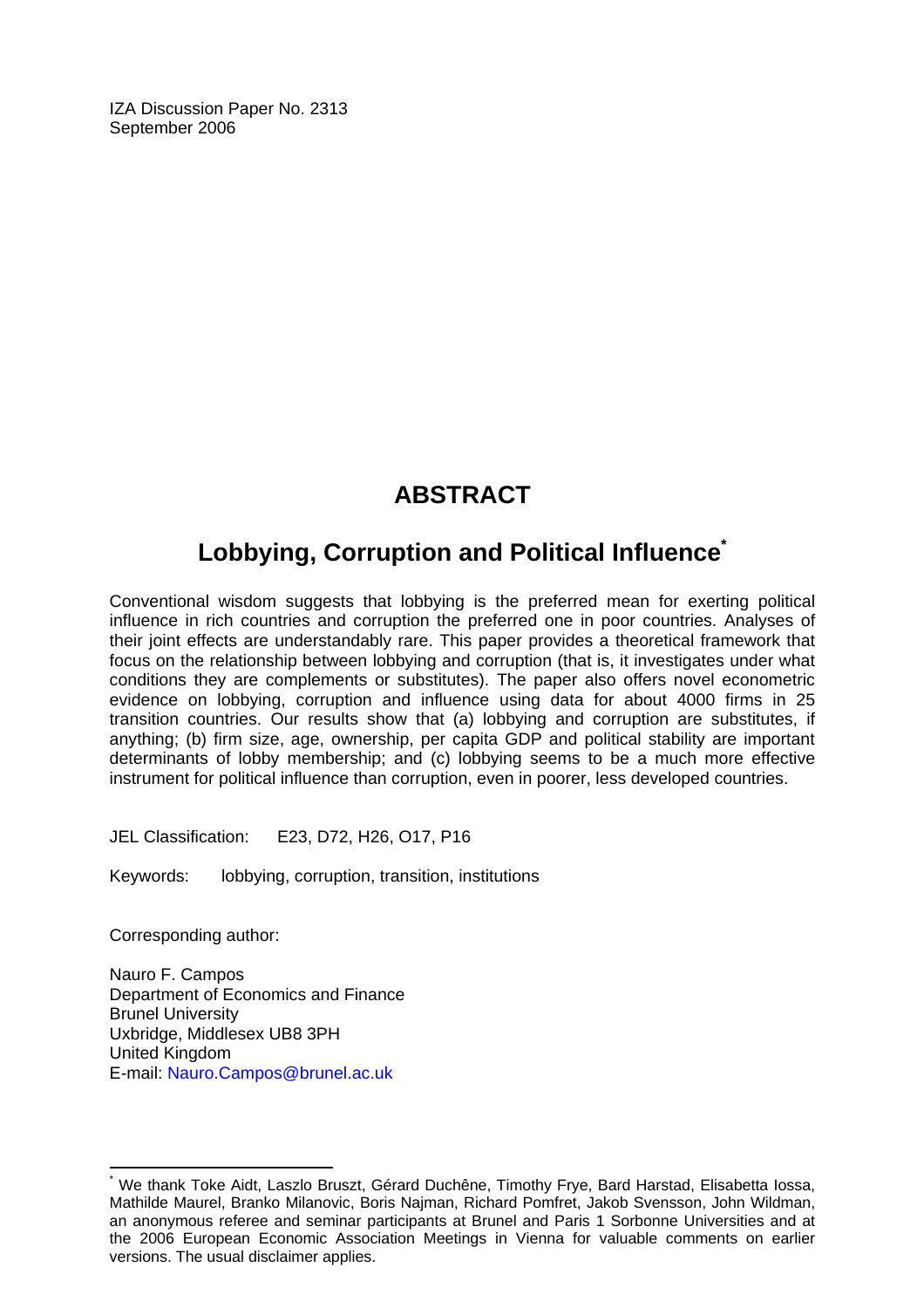#### **1. Introduction**

 $\overline{a}$ 

What is the relationship between lobbying and corruption? In a general sense, both are ways of obtaining help from the public sector in exchange for some favor. Indeed one could argue that lobbying is just a special form of corruption focused on legislative bodies or some other rule-making agency.<sup>[1](#page-3-0)</sup> There are, however, several important differences. One first difference is that lobbying does not always take the form of bribes or even of campaign contributions. In many cases, lobbyists have expertise that politicians don't have and can influence politicians by strategically sharing this expertise with them (see Austen-Smith and Wright 1994 for an example). In other cases, lobbyists can influence politicians by providing endorsements or by threatening to provide voters with damaging information about them or their policies (Grossman and Helpman 1999 and 2001). These differences have received little attention in the theoretical literature: two exceptions are Bennedsen and Feldmann (2005) and Dahm and Porteiro (2004), who compare the choice of lobbying with monetary payments or bribing to the choice of strategic provision of information to politicians.

The fact that lobbying is mainly aimed at policy-making institutions rather than the bureaucracy brings up a second difference since legislatures both set the policies that lobbyists care about and the rules that make it either easier or more difficult to bribe. Thus, lobbying can be both an activity that makes bribing irrelevant if it succeeds in influencing policy and an activity that makes bribing easier if it succeeds in undermining law enforcement. In other words, lobbying can be a substitute for, or a complement to, corruption. These two alternative interpretations of lobbying as a substitute or a complement to bribes have been investigated by two recent papers by Harstad and Svensson (2005) and Damania et al. (2004) respectively.

<span id="page-3-0"></span> $<sup>1</sup>$  Much of the theoretical literature on lobbying seems to adopt this position. In many models, e.g.</sup> Grossman and Helpman (2001), lobbying is modeled as monetary transfers from lobbyists to politicians and these transfers could equally be interpreted as campaign contributions or bribes. See Coate and Morris (1999) or Yalcin and Damania (2005) for examples of the latter interpretation.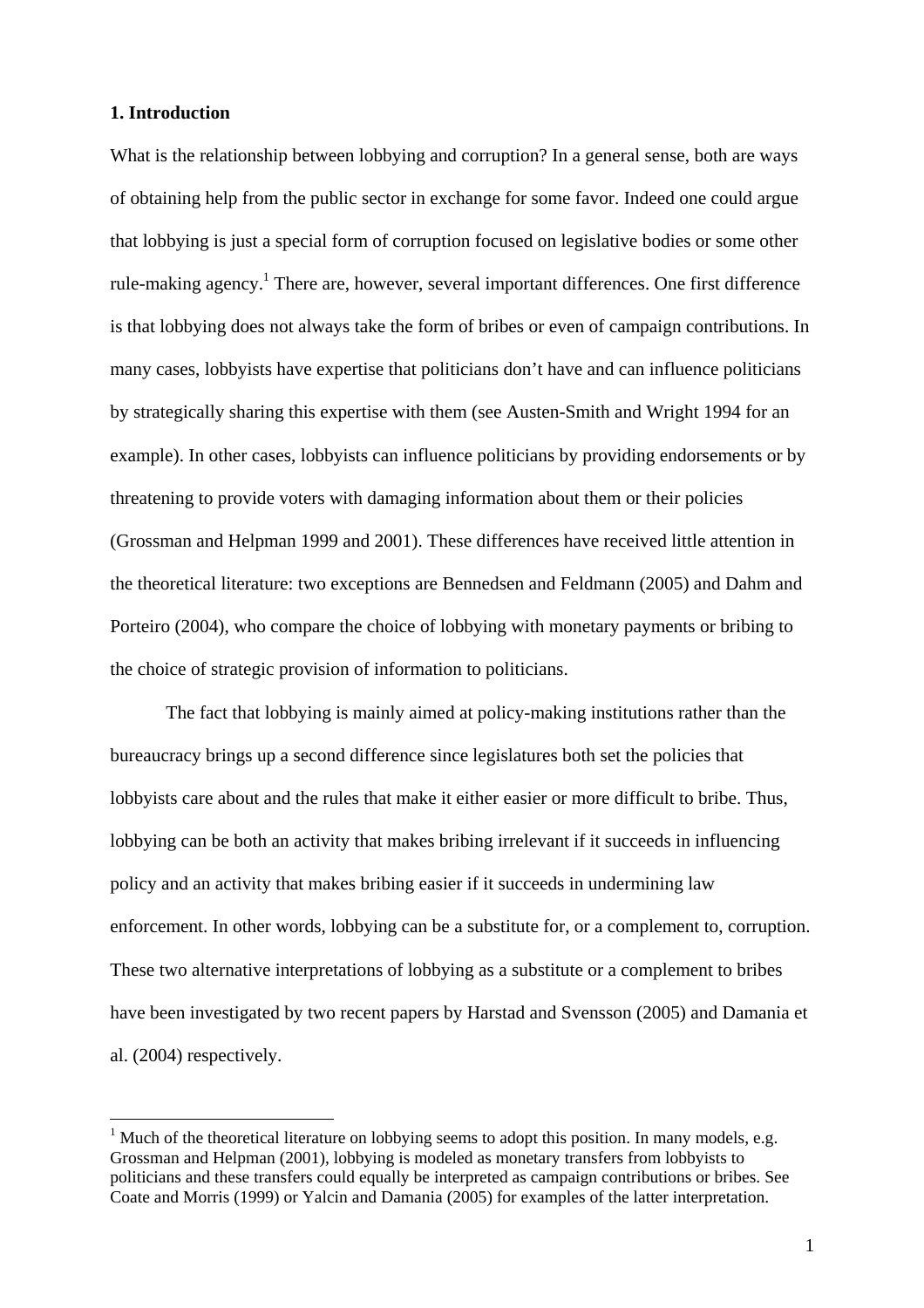In this paper, we focus on this distinction and bring some empirical evidence to bear on the issue. [2](#page-4-0) Although the literature on lobbying is large and growing, the attendant empirical evidence is scarce, mostly limited to developed countries and either focuses on firm characteristics (e.g., size and sector) as main determinant of lobbying within a specific country or on macroeconomic variables such as per-capita GDP in cross-country comparisons.<sup>3</sup> Here instead, we investigate lobbying, corruption and influence by examining firm characteristics as well as institutional features of the countries in which these firms operate. One advantage of focusing on the transition countries is that they provide an almost natural experiment setting in the sense that they started out with similar political institutions but implemented different economic and political reforms. Focusing on this set of countries is also important because they are often perceived to be among the most corrupt in the world (Kaufman et al., 1999) and are therefore countries in which few analysts would expect that lobbying would be able to play an important role.

Our analysis focus on two main questions: (a) what are the factors that determine the likelihood of a firm being a member of a lobby group? And (b) what is the relative role of corruption and lobby membership in explaining the probability of a firm seeing itself as influential vis-à-vis government laws, regulations and policies? Using 1999 survey data for 3,954 firms in 25 transition economies, our results show that, in addition to the factors highlighted in the literature, there is substantial evidence that lobbying and corruption are substitutes. That is, lobbying is an important alternative instrument of influence to corruption in transition countries. Our analysis also suggests that political institutions have a significant effect on lobbying. In particular, we find that lobbying is more likely to occur in parliamentary systems and in systems that enjoy high levels of political stability. Finally, we examine the relative effects of lobbying and corruption in terms of the production of political

<span id="page-4-0"></span><sup>&</sup>lt;sup>2</sup> A third important distinction between lobbying and corruption is that the latter is often illegal.<br><sup>3</sup> Examples of these empirical literatures are Mitra et al. (2002) and Bischof (2003), respectively.

<span id="page-4-1"></span>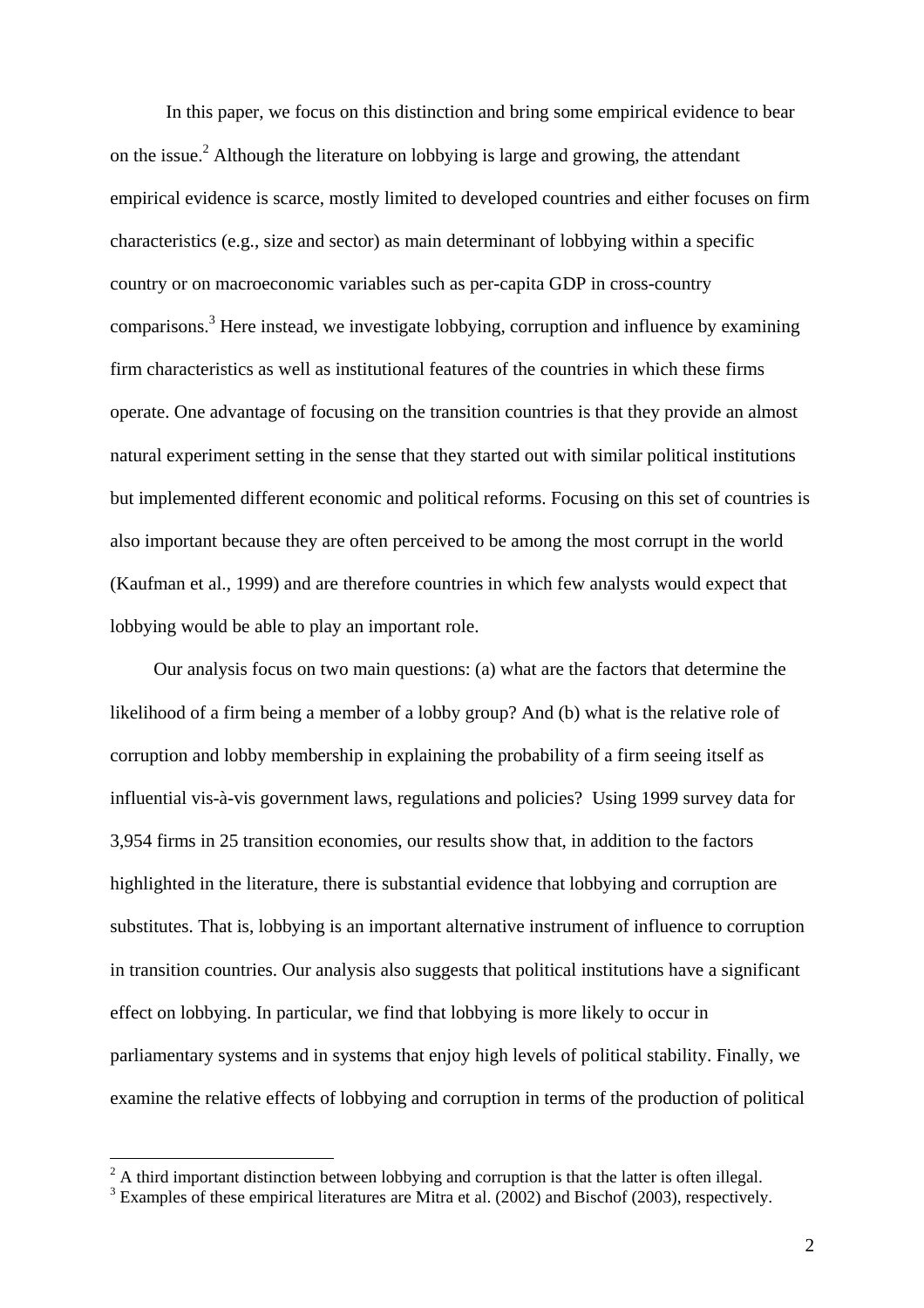influence. First, we find that although lobbying is jointly determined with influence, corruption is not. Second, we find that the effect of lobbying on influence is always statistically significant, while that on corruption seldom is (independently of how we measure the latter). And third, and most importantly, we find that the size of the effect of lobbying is much larger than that of corruption. These findings support the notion that lobbying seems to be a considerably more effective way for firms to exert political influence than corruption. In this light, we argue that future research will do well in paying attention to lobbying activities when researching corruption as a competing medium of influence in poor countries.

The rest of the paper is structured as follows. In section two, we articulate more precisely the theoretical underpinnings of our empirical analysis. In section three, we describe the data and our empirical methodology while in section four we discuss our econometric results. Section five concludes.

#### **2. Theoretical framework**

 $\overline{a}$ 

Corruption and lobbying have been extensively analyzed in the literature.<sup>4</sup> However, while these are clearly related phenomena, there have been very few attempts to investigate the relationship between them and the two literatures are quite distinct. One significant exception is recent work by Harstad and Svensson (2005). In their model, firms can gain influence by lobbying politicians or by bribing bureaucrats. The difference is that with lobbying, firms can get politicians to change the rules to their advantage while by bribing bureaucrats firms can only hope to stop the latter from enforcing the rules. Thus, in this framework, corruption and lobbying are substitutes. The first key assumption in the paper is that while bureaucrats who take bribes cannot commit not to ask for bribes again in the future, a change in the rules themselves through politician intervention is much more difficult to overcome. In other

<span id="page-5-0"></span><sup>&</sup>lt;sup>4</sup> See Drazen (2000), Persson and Tabellini (2000) and Grossman and Helpman (2001) for surveys of the extensive theoretical work on lobbying, while Potters and Sloof (1996) survey the empirical literature. Bardhan (1997), Aidt (2003) and Svensson (2005) survey the work on corruption.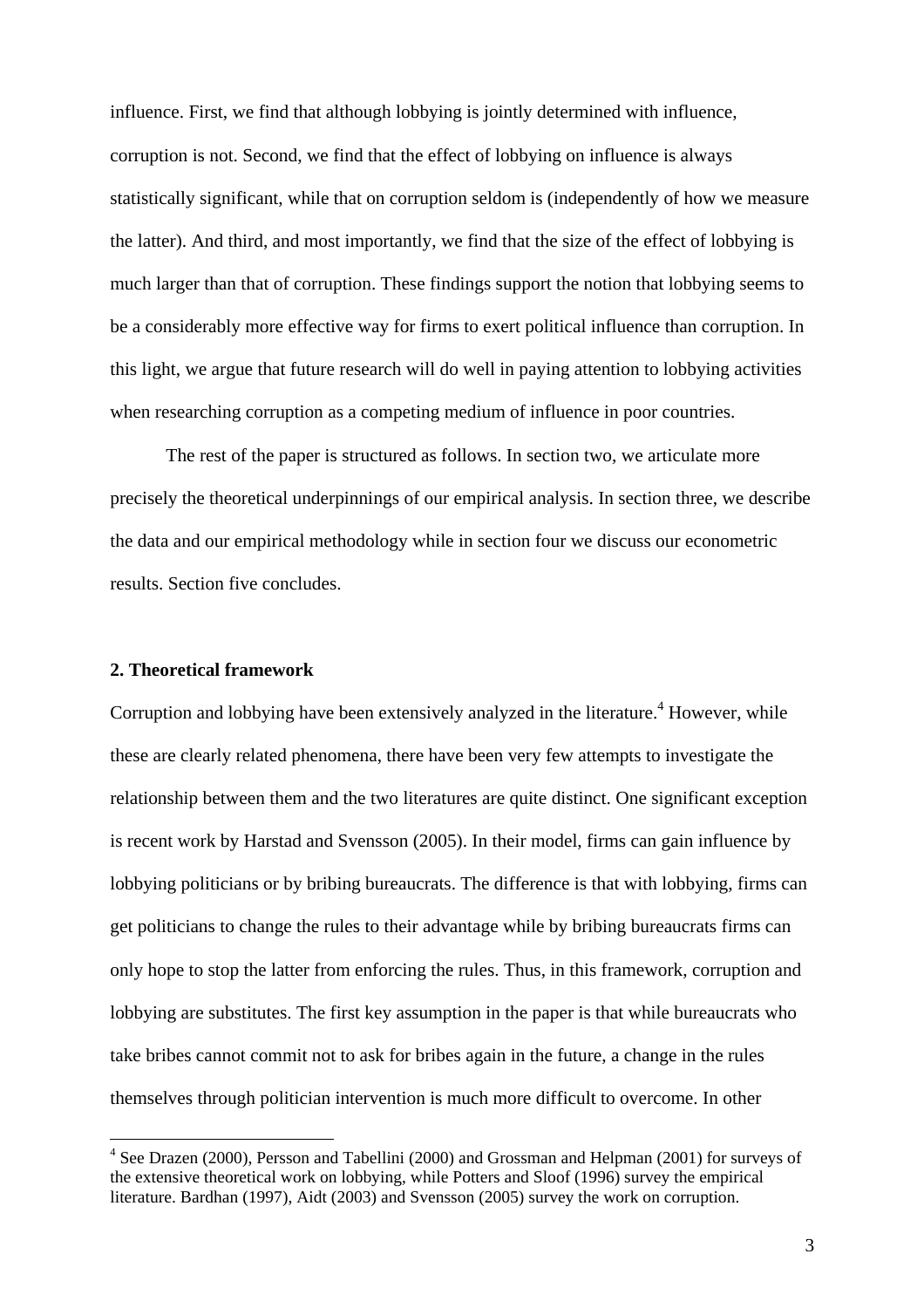words, through lobbying politicians, a firm is much more assured that in the future there won't be a need for further payments to someone in the public sector. The second key assumption is that a firm's bargaining power vis-à-vis bureaucrats is decreasing in the level of investment that the firm commits to, while this is less of a problem for lobbyists facing politicians. This means that at higher levels of development, lobbying will tend to be the dominant method of influence while bribing will tend to dominate at low levels of development where bribes are relatively inexpensive. It is easy to see that this theoretical framework produces important and testable implications. The first is that lobbying and corruption should be negatively related: a firm that chooses to bribe bureaucrats in order to exert influence should be less likely to be involved in lobbying. Secondly, lobbying should be relatively more important as an instrument of influence for bigger firms or firms in more developed countries while corruption should be more likely for smaller firms or firms in less developed countries.

Harstad and Svensson (2005) do not explicitly discuss the effect of political stability but it is easy to see that in their framework high political instability should make lobbying less effective. This is because in any political system where governments change relatively often, any concession obtained from the current government is fragile and liable to be overturned by different politicians unless they are lobbied again. Thus, the lack of commitment problem attributed to bribing would also become a problem in the context of lobbying.[5](#page-6-0)

A second contribution that studies the relationship between corruption and lobbying is that by Damania et al. (2004). The crucial distinction with the Harstad and Svesson (2005) approach is that here corruption and lobbying are viewed as complements, not substitutes. More specifically, the idea is that lobbying is not done in order to change the rules favorably,

<span id="page-6-0"></span> $<sup>5</sup>$  Hoff et al. (2005) provide a similar rationale. They argue, within the context of transition countries,</sup> that political stability is more conducive to corruption because investments in connections with politicians have bigger payoffs if these politicians are likely to remain in power. Clearly, this also applies to lobbying.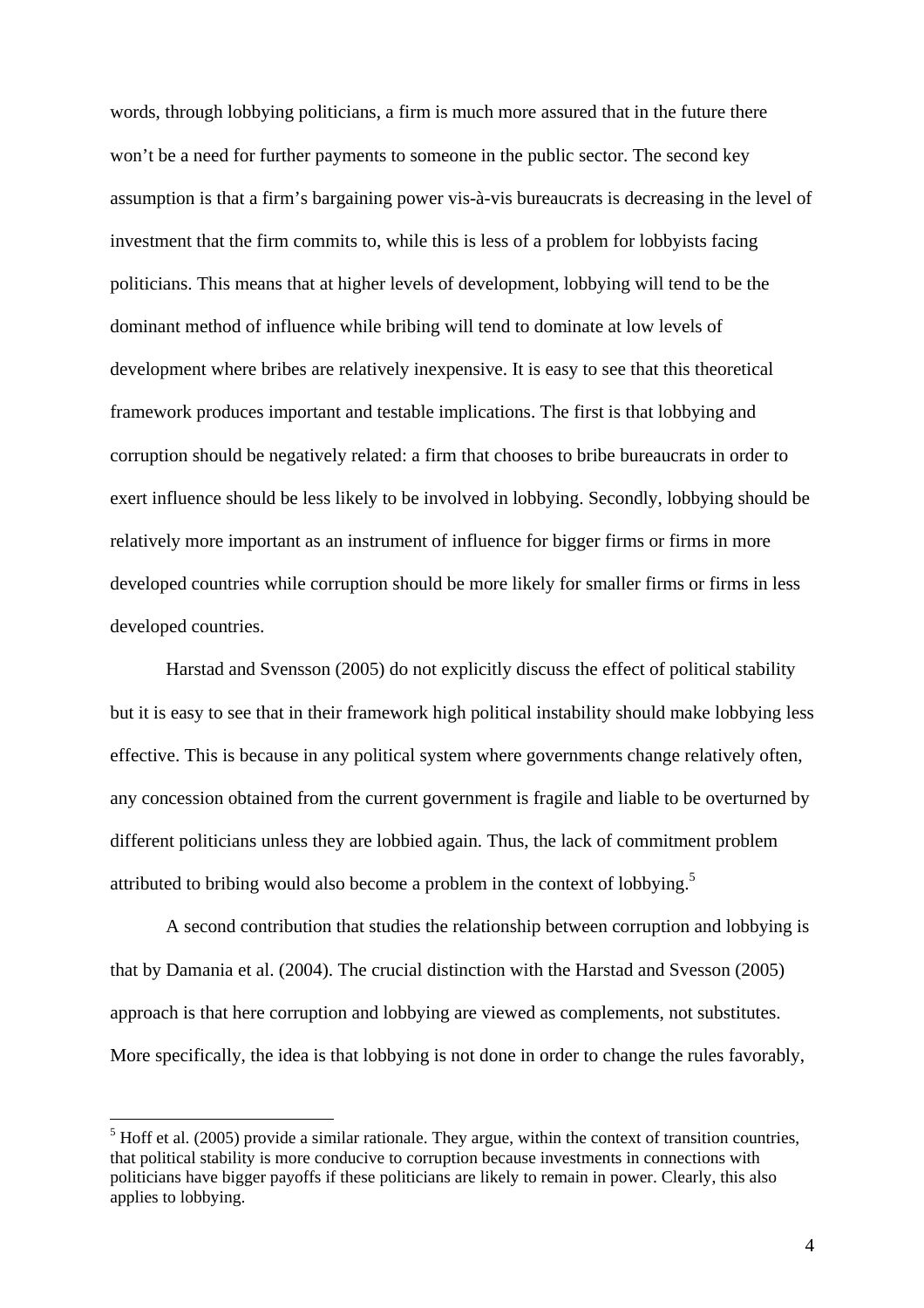thus making bribing unnecessary, but it is done to persuade politicians to underinvest in law enforcement, thus making bribing easier. This means that, contrary to the previous framework, firms that choose to bribe bureaucrats are also more likely to exercise influence through lobbying. With respect to stability, the prediction is again very different. Here, unstable political systems are more likely to generate lobbying. The mechanism is that firms feel more threatened by instability as they worry that future governments will be keener to enforce the law. Since law enforcement requires significant investments, lobbying for underinvestment today will significantly undermine any future government's law enforcement efforts.

 We investigate these alternative theories by focusing on firms' decisions to join trade associations or lobby groups, interpreted as a proxy for their decision to lobby politicians. This allows us to go further in our empirical analysis than Damania et al. (2004) since they don't have a direct measure of lobbying activity. In addition, we can also directly test some other theoretical claims. For instance, Olson (1965) argues that lobby groups are more likely to form when free riders are easier to detect and discourage. Another aspect we investigate is motivated by the Grossman and Helpman's model (1994), which implies that pressure from international competition varies by sectors of activity and, thus, different sectors show different propensities to lobby (for protection). $<sup>6</sup>$ </sup>

With specific reference to business lobbies, the first issue implies that lobby groups are more likely to form in more concentrated sectors. By the same reasoning, larger firms would be more willing to join a lobby. On the other hand, smaller firms could have more benefits from joining a lobby because they have fewer means of direct influence on political institutions. In our empirical analysis, we try to determine which of these two opposite effects

<span id="page-7-0"></span><sup>&</sup>lt;sup>6</sup> See Goldberg and Maggi (1999) for empirical evidence. Solanko (2003), referring to a theoretical extension by Baldwin and Robert-Nicoud (2002) of the Grossman and Helpman (1994) framework, argues that small and medium firms and those who are "winners" in sectors where entry is relatively easy should be the least likely to lobby.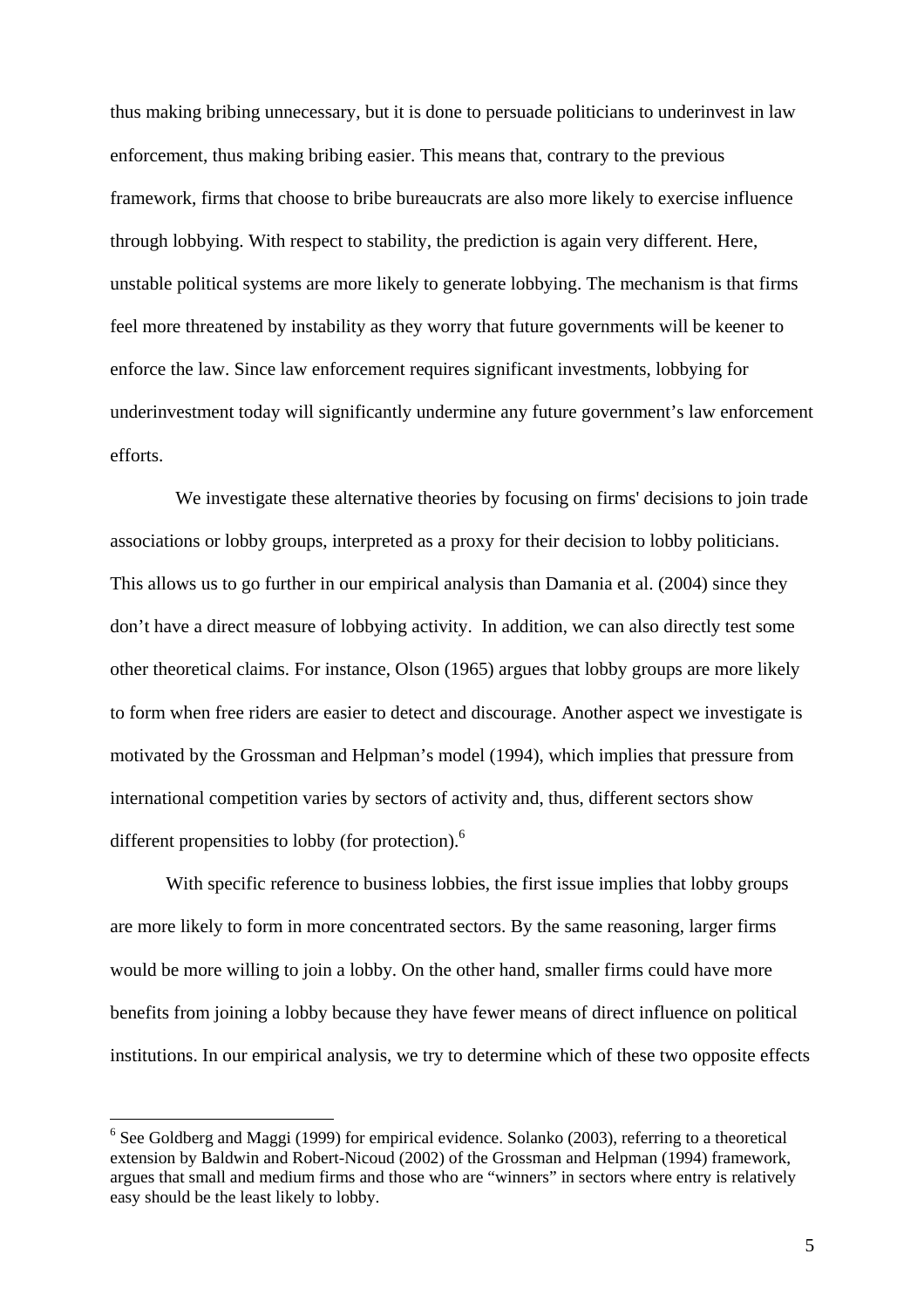is more important. Following Grossman and Helpman (1994), one can also conjecture that sector of activity significantly affects the decision to lobby: different sectors show different propensities to lobby for protection from foreign competition. As this threat is admittedly difficult to measure empirically, we favor the use of sector indicator variables as an important control.

Naturally, there are other intervening factors in a firm's decision to join a lobby group. An issue that has received little attention is the direct impact of political institutions on lobby formation. We conjecture that the number of veto players in the political system has a positive influence on a firm's decision to lobby. In political systems with many veto players such as parliamentary systems, where coalition governments are common, firms are less likely to have direct access to all those players relative to a system where the number of players it needs to influence is small. Therefore, a professional organization such as a lobby that can pool resources and coordinate influence is more likely to be effective.

In principle, the decision to join a trade association may not be entirely due to expectations about the association's or the lobby's actual ability to influence politicians or bureaucrats. For example, since we don't have information about the costs a firm has to pay to join, it is conceivable that if these were low, then firms would join simply to enjoy other benefits, such as networking.<sup>[7](#page-8-0)</sup> We can get a handle on these issues by analyzing whether firms who do join lobby groups feel more or less capable of influencing different policy makers. This is important because for developed economies, there is a consensus that lobbying is an effective instrument for influencing policy makers. However, as far as less developed countries are concerned, one might conjecture that the effectiveness of lobby groups might still be low vis-à-vis the effectiveness of the more direct kind of influence that

<span id="page-8-0"></span><sup>&</sup>lt;sup>7</sup> See Olson (1965) for a discussion of these secondary benefits that lobby groups bring to their membership.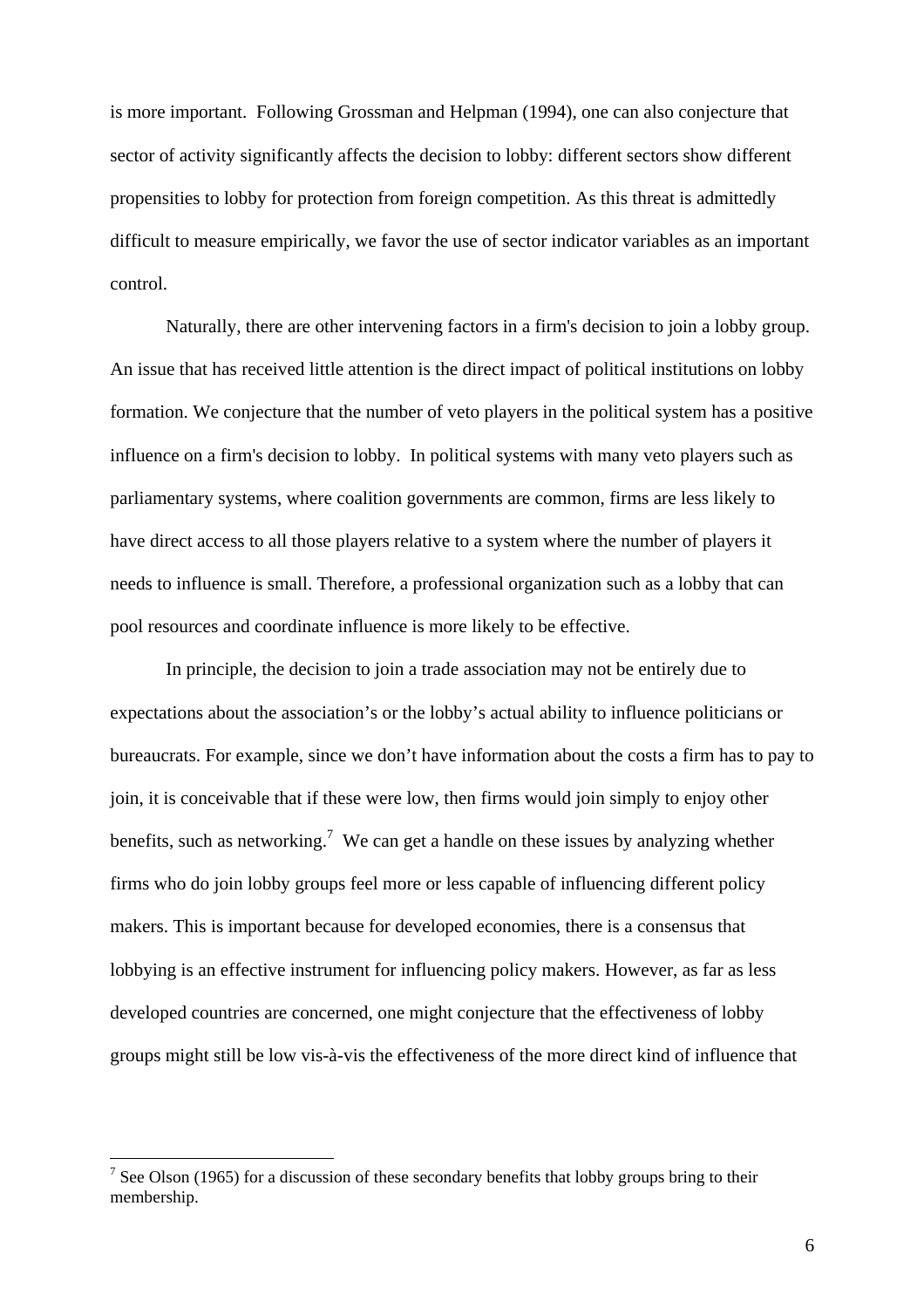corruption can provide. Our results below show that this intuition is incorrect and that special interest groups are an important instrument of influence in transition countries.<sup>8</sup>

#### **3. Data and Methodology**

In this section, we describe the main features of the data set and of the econometric methodology we use to test the hypotheses outlined above. Our main data source is the Business Environment and Enterprise Performance Survey (hereafter, BEEPS). This is a survey of firms that was conducted in 1999 by the European Bank for Reconstruction and Development (EBRD) and The World Bank. It covers a total of 3954 firms in 25 transition countries which were surveyed through face-to-face interviews with firm managers and owners.[9](#page-9-1)

The 25 countries, with the number of firms interviewed (in parenthesis), are as follows: Albania (163), Armenia (125), Azerbaijan (137), Belarus (132), Bosnia (127), Bulgaria (130), Croatia (127), Czech Republic (149), Estonia (132 ), Georgia (129), Hungary (147), Kazakhstan (132), Kyrgyzstan (166), Latvia (112), Lithuania (136), Macedonia (136), Moldova (139 ), Poland (246), Serbia and Montenegro (65), Romania (125), Russia (552), Slovakia (138), Slovenia (125), Ukraine (247) and Uzbekistan (126).

In order to ensure representativeness, statistical offices in each country were contacted and the total number of firms by industry and number of employees were obtained.<sup>10</sup> Information was also collected from the statistical offices on the share of each industrial sector in Gross Domestic Product so that, for each country, the composition of the firms in the sample reflects differences in the relative shares of each sector in GDP as well as their size distribution. This can be seen, for example, in the fact that almost 50% of the Bulgarian firms

<span id="page-9-0"></span> $8$  Frye (2002) makes a similar point but his study focuses solely on Russia.

<span id="page-9-1"></span><sup>&</sup>lt;sup>9</sup> The BEEPS data set is available on-line at http://info.worldbank.org/governance/beeps/

<span id="page-9-2"></span> $10$  The sample is representative of firms operating in the formal sector and thus having a registration number with the central authorities (in other words, it excludes those in the informal sector, and grey or second economy). The samples were drawn for each country independently.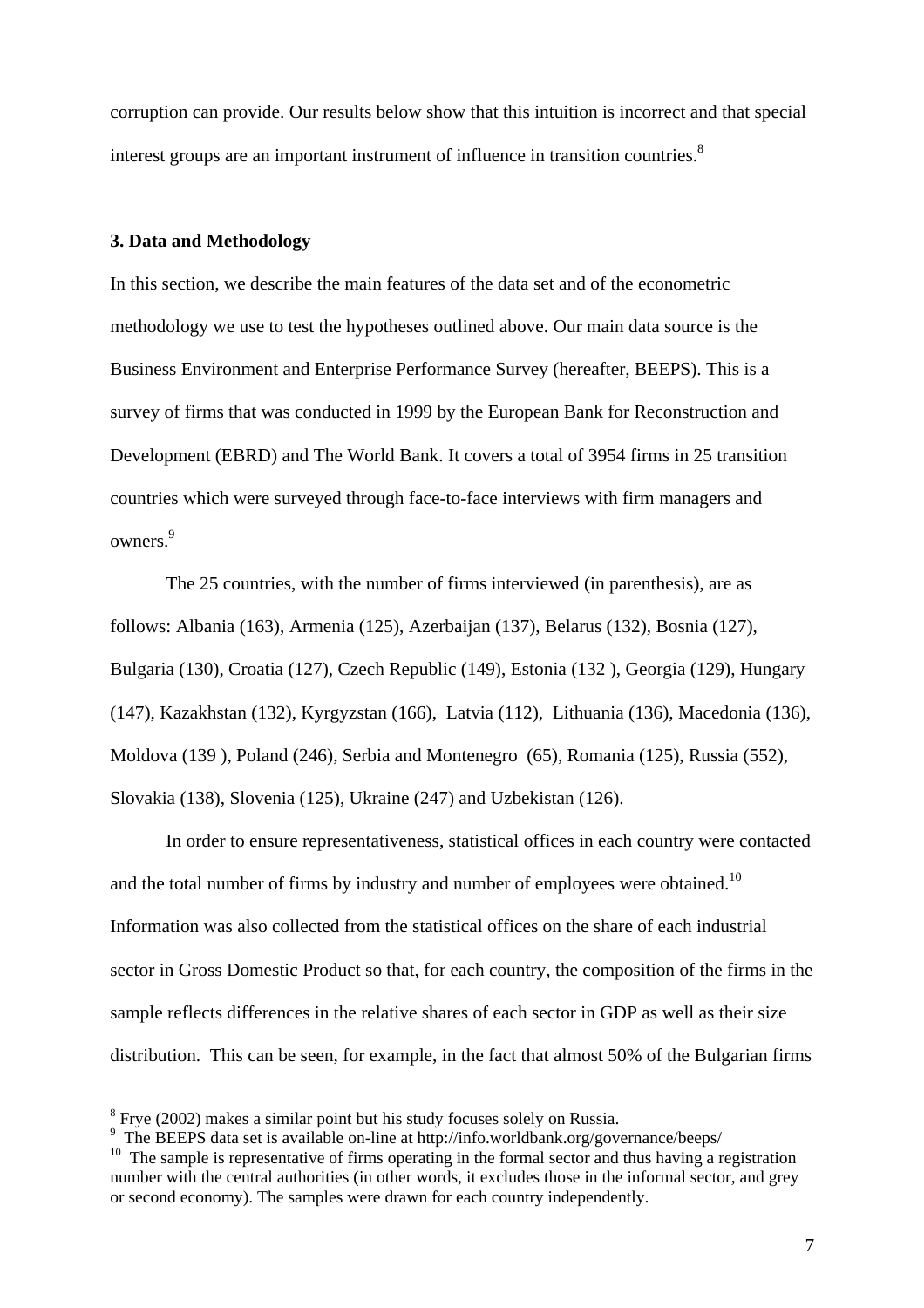interviewed operate in manufacturing, while about 40% of those firms interviewed in the Czech Republic operate in the service sector.

Central to our analysis is the data on lobby membership and corruption from the BEEPS database. On the former, firms were asked whether or not they were a member of a trade association or lobby group at the time of the interview.<sup>11</sup> A positive answer was coded "1," while the value of zero was given to a negative answer. On average, about a quarter of the firms in our sample said they were members of a lobby group (see Table 1). The relatively large standard deviation indicates that these figures may vary considerably across countries. Figure 1 plots country averages against the level of per capita GDP (the source for the latter is the Penn World Tables, Version 6.1 and the data refers to the log of per capita GDP at purchasing power parity for the year of the survey, 1999). From Figure 1, Hungary and Slovenia have very high proportions of firms that are members of lobby groups (77% and 67%, respectively), while Azerbaijan and the Kyrgyz Republic are among those with the lowest percentages (6% and 8%, respectively).<sup>12</sup> Figure 1 also suggests that there is a positive correlation between lobby membership and per capita GDP, which can be confirmed from Table 2. However, this correlation is not particularly high, at around 0.2.

<span id="page-10-1"></span><span id="page-10-0"></span> $11$  It is also possible that firms lobby directly in addition or as opposed to lobbying indirectly through a trade association or lobby group. Unfortunately, our data does not contain information on this. Note also that, unfortunately, the question as phrased does not separate trade associations from lobby groups when it is not unreasonable to expect that their effects may differ as the latter tend to be more focused (contrast say an environmental lobbying group with a trade association that lobbies for a broad range of issues that are of interest to their membership). Finally, note that "membership" seems to be the standard way of proxying for lobbying in the empirical literature (Potters and Sloof, 1996.)<br><sup>12</sup> It should be mentioned that although for some countries membership in trade associations is mandatory, we do not observe 100% membership in our data. This may be caused, inter alia, by weak enforcement or rapidly changing legislation. For example, in 1999 the Hungarian government changed the Law on Chambers of Economy and Commerce, thus abolishing mandatory membership. For the sake of robustness, we re-estimated all models reported in tables 3 and 4 below without the Hungarian and Slovenian firms and find that our main results were unaffected (these are available from the authors upon request). Admittedly, it is a deficiency of this data set that information on lobbying is restricted to firm membership, and does not include values of membership fees, whether it is voluntary, the matter of political campaign contributions, and frequency of meetings. Given that this is a common deficiency of the empirical literature on lobbying, future research would do well in studying these aspects.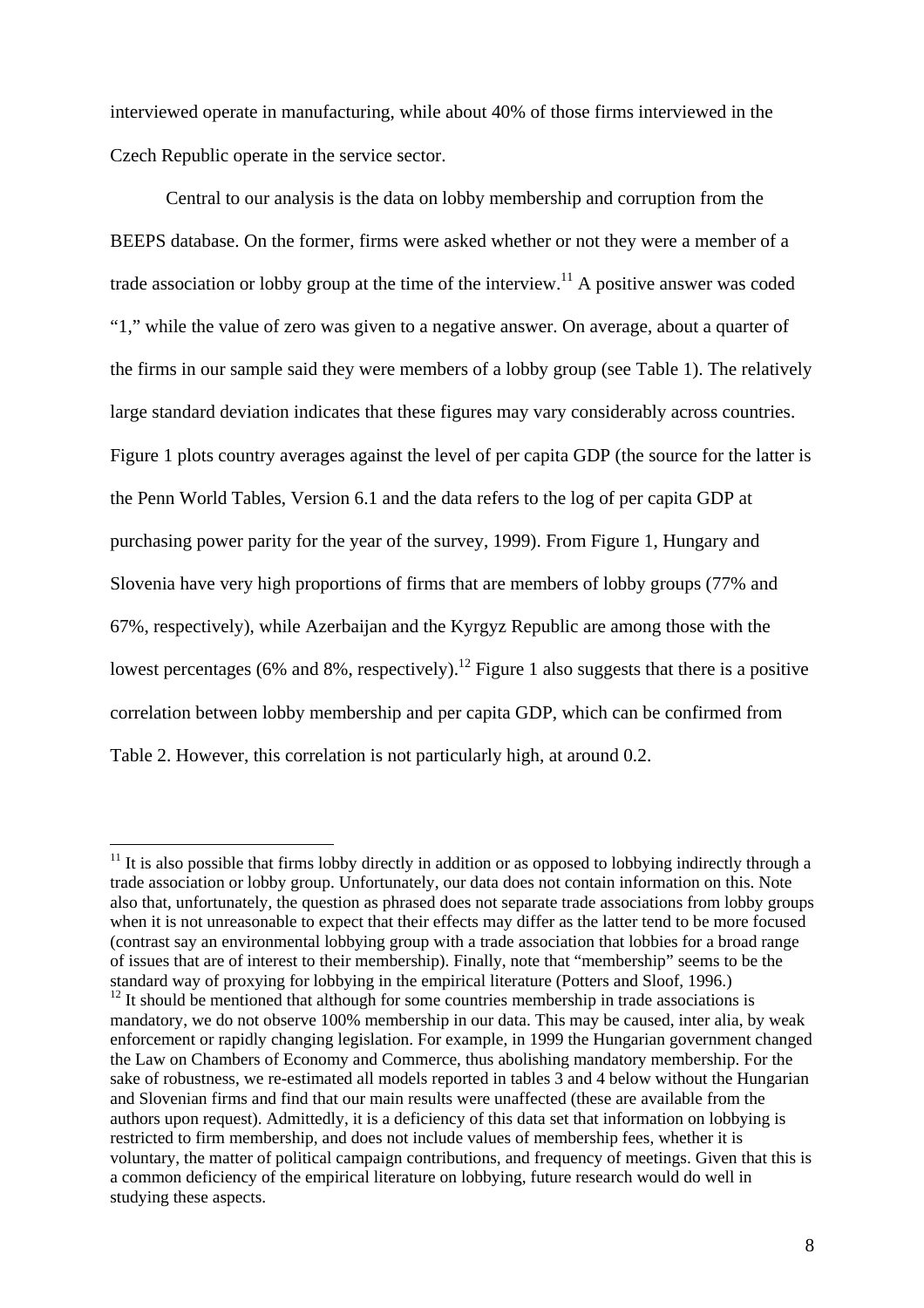We use two different sources to create two different measures of corruption. The measures differ in that one captures our firms' experience with corruption in each country, while the other reflects aggregate, country-level, views on the extent of corruption. The firmlevel corruption measure is originally from the BEEPS data base. In our analysis, it is a dummy variable that was coded "1" if the firm answered that firms "like yours" typically pay 10% or more of total revenue per annum in unofficial payments to public officials (and zero, otherwise)[.13](#page-11-0) As shown in Table 1, on average 60% of the firms in our sample believe that this is indeed the case in their particular countries and industries. As shown in Figure 2, there is substantial variation in these answers, with more than 80% of Serbian firms saying that it is common that more than 10% of annual revenue is earmarked to bribes and other illegal payments, while "only" 40% of firms in Albania believe this to be the case. Figure 2 also suggests that there is a (surprisingly) positive correlation between firm-level corruption and per capita GDP, although the value of the pair-wise correlation coefficient value is very low, at about  $0.05$  (Table 2).<sup>14</sup>

Our second measure of corruption is an aggregate (country-level) measure that has been used in related empirical research (e.g., Damania et al. 2004). It is source is the *Nations in Transit* report from The Freedom House (2000).<sup>15</sup> These rankings are based on detailed reports for each country on nine different areas, corruption being one of them. The Freedom House corruption rankings reflect the perception of corruption in the civil service, the business interests of top policy makers, laws on financial disclosure and conflict of interest,

<span id="page-11-0"></span> $13$  The cut-off value of 10% is admittedly arbitrary. In its defense, we offer that this threshold was chosen for this categorical variable as a rough estimate of expected rates of return to investment in the "average sector in the average country": if firms have to pay such a high percentage of revenues in unofficial payments to public officials it may be difficult for them to break-even. With this concern in mind, we have re-coded this variable by lowering as well as by increasing this threshold and we have also tried using dummy variables for each category (of percentage of revenue) but none of these affect qualitatively the results reported in the next section.

<span id="page-11-1"></span> $<sup>4</sup>$  It is, however, statistically significant at the 5 percent level.</sup>

<span id="page-11-2"></span><sup>&</sup>lt;sup>15</sup> Notice that this variable differs from the often used Freedom House ratings for Political Rights and Civil Liberties in that this corruption measure is continuous, that is, it is not a categorical variable. The data is available on-line at http://www.freedomhouse.org/research/nattransit.htm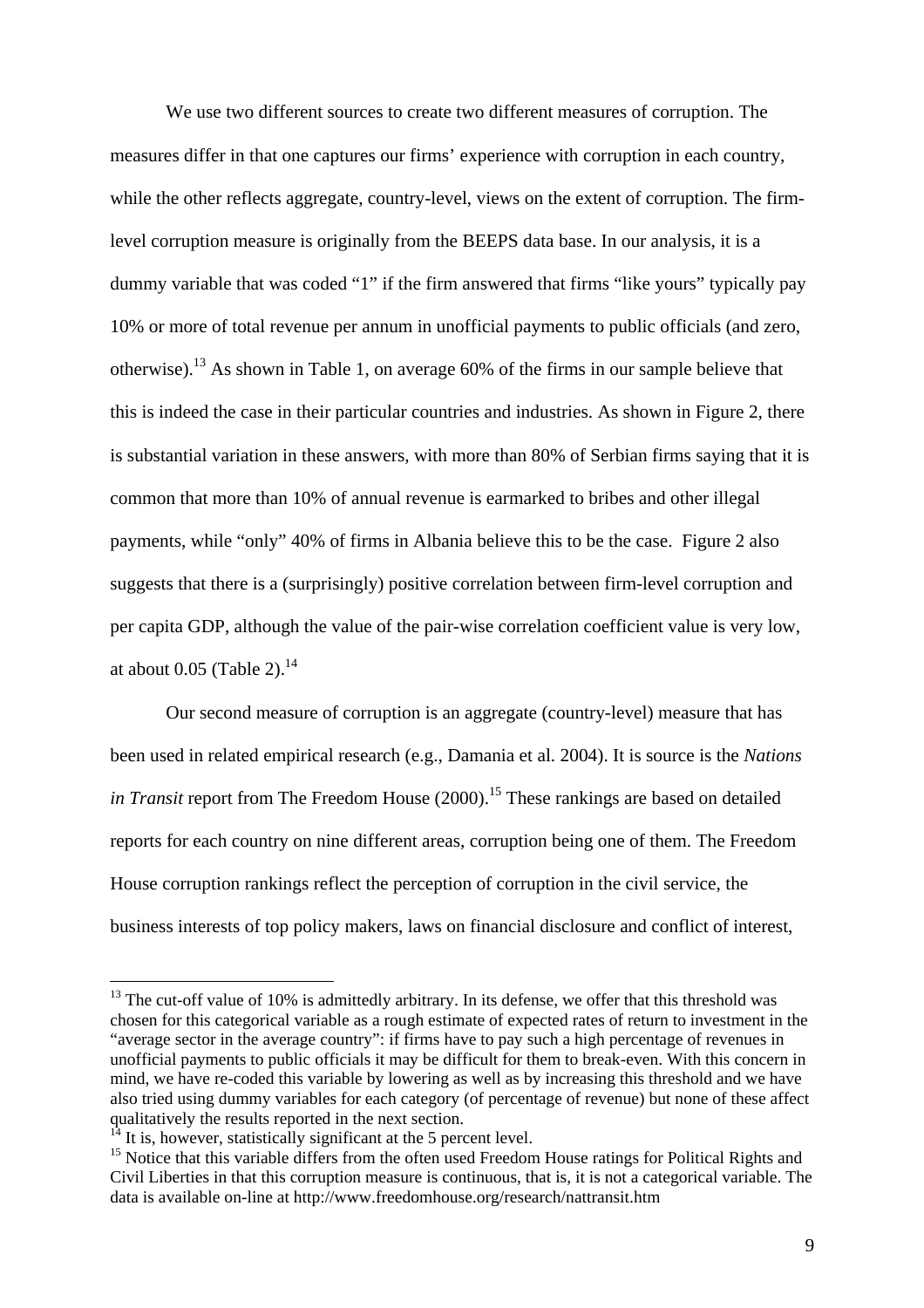and the efficacy of anticorruption initiatives. The Freedom House specialists, on the basis of these reports (notice that the individual country reports are also available on-line), rate each country on a one-to-seven scale, with one representing the lowest and seven the highest level of corruption. The average for the countries in our sample, concurring with our other measure of corruption, is rather high at about a score of 5 in year 1999. As it can be seen in Figure 3, Serbia and Russia were the most corrupt countries in our sample in 1999 with both scoring 6.5, while Slovenia is the country ranked least corrupt in 1999, having a score of 2. It is also clear from the Figure that there is a negative relationship between aggregate corruption and per capita GDP with a correlation coefficient of around -.7. Notice that this is one of the highest correlations in Table 2 (the other is the one between this aggregate measure of corruption and our aggregate measure of political instability, discussed below) suggesting that country-level data may mask important features of corruption and have led analysts to believe that corruption would be the preferred method of influence in poorer countries.

Our measures of influence reflect firms' perceptions in four different spheres: over the executive branch of government, legislative, ministries and regulatory agencies. The source is again the 1999 BEEPS data base. The pair-wise correlation coefficients among these four variables are very high (see Table 2). This is an interesting finding in itself. It suggests that if was true firms favor direct methods of influence, we would observe low coefficients because it would be prohibitively expensive (especially for the small firms that are a majority in our sample) to exert influence in all these four areas simultaneously. We obtain the opposite result, thus suggesting that lobbying may be playing an important role (in what follows we investigate how important this role actually is, in absolute terms and vis-à-vis corruption).

We must emphasize that the availability of data on perceived influence on these four spheres is very important for the credibility of our results. A critic may well argue that the use of such measure of influence bias our results against corruption because while lobbying is important with respect to policy makers, corruption is important vis-à-vis "policy-enforcers,"

10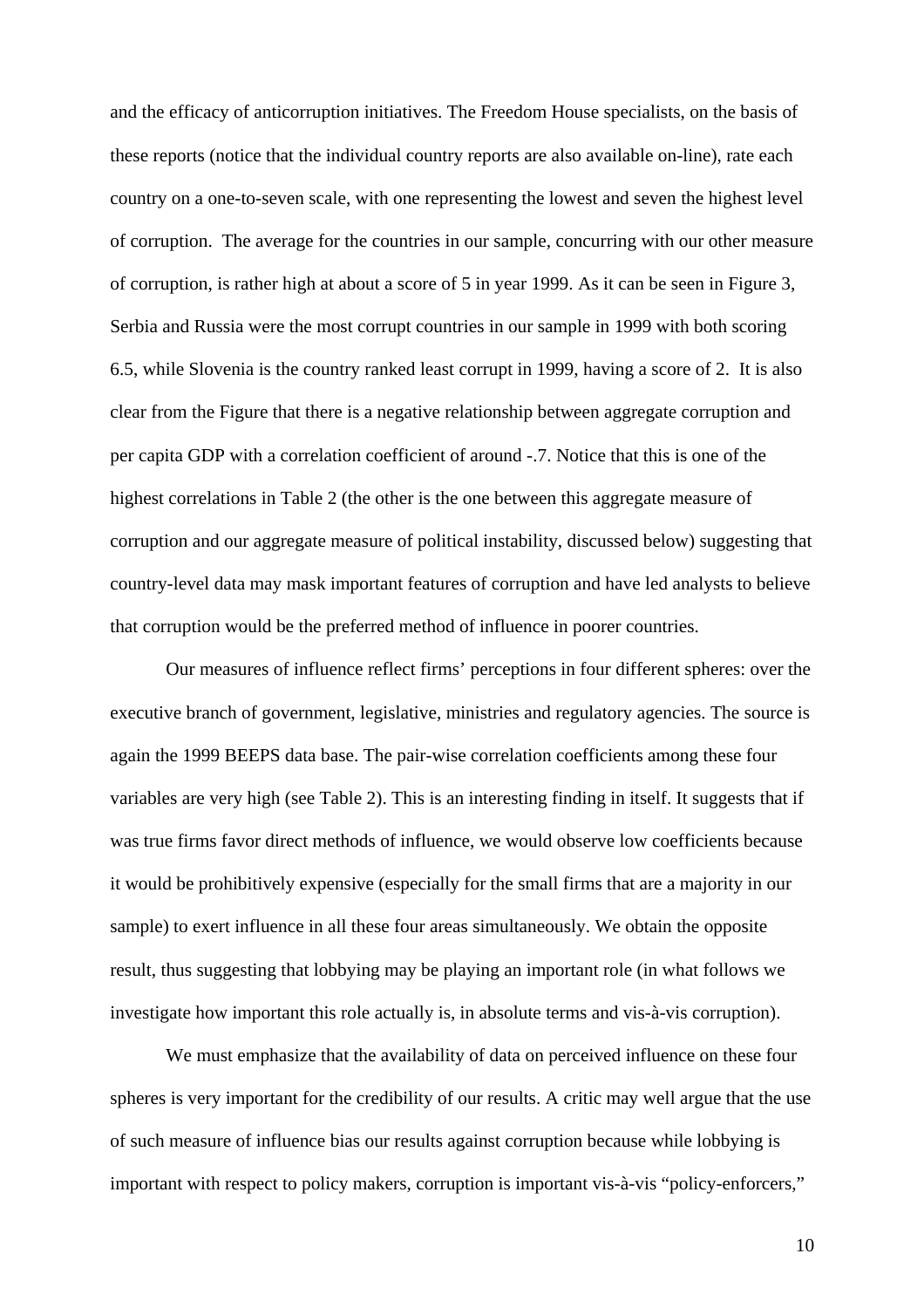that is, agencies that implement and enforce policies. In this paper we can differentiate their effects vis-à-vis the executive, legislative, ministries and regulatory agencies. We think it is reasonable to think of the first two as "policy-makers" and of the last two as "policyenforcers." As we will show below, for none of these our spheres, our firms report corruption as more effective than lobbying.

For all four of these spheres of influence, our measure is a binary variable coded 1 if the firm answered "influential", "frequently influential" or "very influential" to the following question: "When a new law, rule, regulation, or decree is being discussed that could have a substantial impact on your business, how much influence does your firm typically have at the national level of government to try to influence the content of that law, rule, regulation or decree?" It is coded zero if the firm answers "never influential" or "seldom influential."<sup>16</sup>

Table 1 shows that the averages of all our four measures of influence are not very high and are similar in size (between 25% and 30% of the firms perceive themselves as influential). Again, this conceals large variations across countries. For example, in the case of influence over the executive, while around 60% of the firms in Croatia see themselves as influential, only 8% of them would say the same in Belarus. In the case of influence over the legislative, although around 40% of the firms in Slovakia see themselves as influential, only 5% of them would say so in Azerbaijan. Finally, while in Latvia almost 60% of the firms see themselves as influential vis-à-vis the regulatory agencies, that same figure for firms in Hungary does not reach 15%. Unexpectedly, firms that see themselves as influential, tend to do so for all four areas at the same time.

From the BEEPS data set, we get various auxiliary variables to capture different characteristics of the firms. These are the year in which the firm started production, the size of

<span id="page-13-0"></span><sup>&</sup>lt;sup>16</sup> A critic may charge that transforming such a rich categorical variable into a dummy variable in this fashion may entail a costly loss of information. We justify this choice by arguing that attention to the possibility of endogeneity bias are central in our analysis and such a loss of information is needed to jointly estimate our influence, lobbying and corruption equations in what follows. With this concern in mind, however, we have also re-estimated our single "influence equations" by ordered probit but we find that this does not affect qualitatively the results reported in the next section.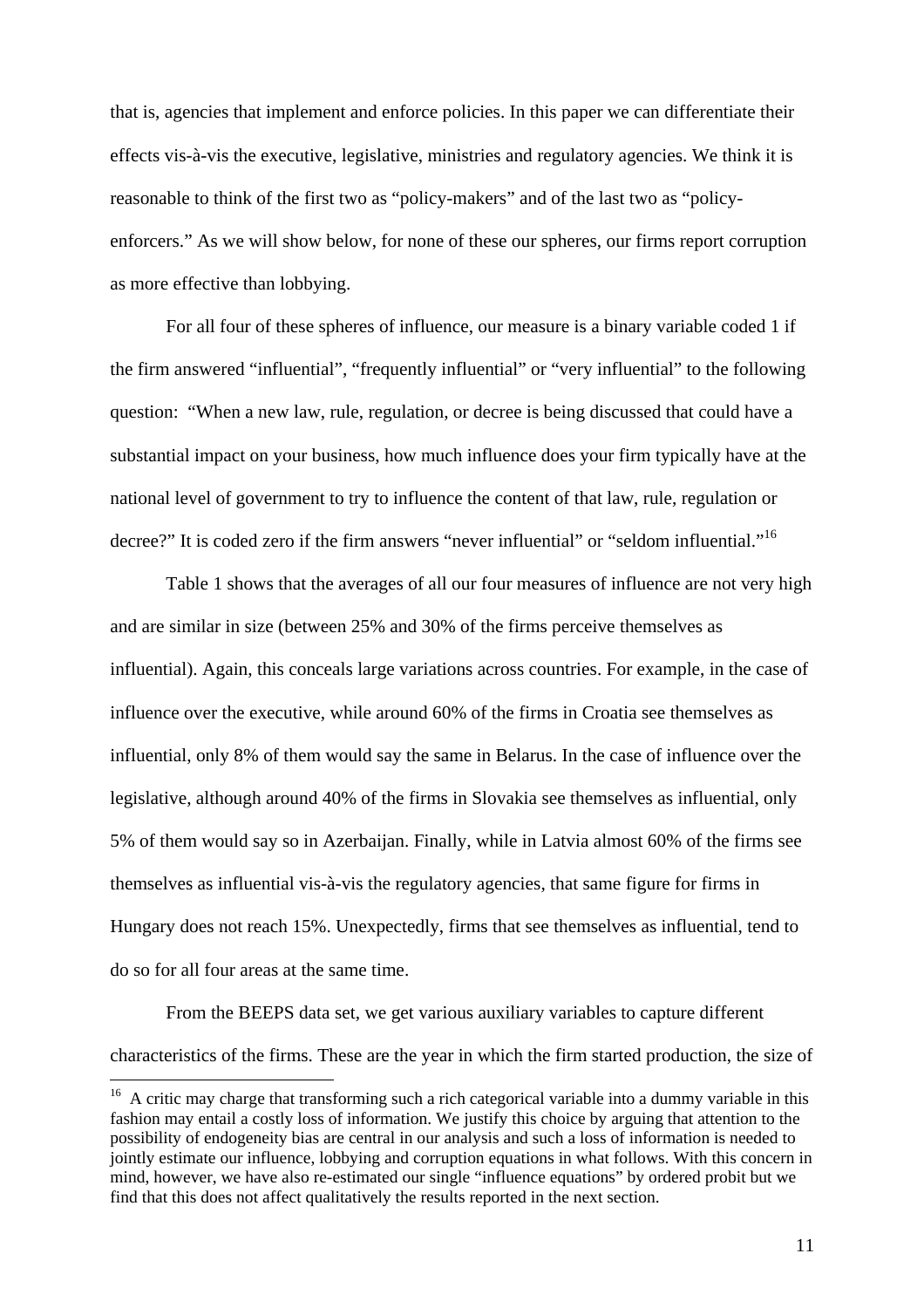the firm in terms of full-time employees, $^{17}$  whether or not any state agency has a disclosed financial stake in the firm, whether or not any foreign-owned firm (or government) has a disclosed financial stake in the firm, and whether or not the firm headquarters are located in the capital city. An additional hypothesis we test is regarding the effect of a parliamentary system on the probability of a firm being a lobby member. The Database on Political Institutions (DPI) provides data on this issue.<sup>18</sup> Basic statistics, pair-wise correlations, description and sources of these auxiliary variables are provided in Tables 1 and 2.

As discussed in the previous section, in addition to features of the political system, we are also interested in understanding the role of political instability on the probability of an individual firm being a member of a lobby group. In order to capture political instability, we use a similar approach to the one for corruption in that we again construct both firm-based and country-level measures. The former is from the BEEPS data base and is coded 1 if a firm answered "predictable" to "how predictable are changes in rules, laws or regulations, which materially affect your business?" and 0 otherwise. As it can be seen from Table1, approximately 28% of the firms in our sample indicated that such changes are predictable. Our other measure for political stability (now at the country level) is the one used by Damania et al. (2004) and its source is Kaufmann et al. (1999). It captures the likelihood that the government will be destabilized or overthrown. It takes values from –2.5 to 2.5, where a higher value represents greater political stability. The average for our sample is approximately zero, however these values range from 1.3 for Hungary to about -1.4 for Serbia and Montenegro.

We now turn to the econometric methodology. There are two main questions of interest: (a) what are the factors that determine the likelihood of a firm being a member of a lobby

<span id="page-14-0"></span><sup>&</sup>lt;sup>17</sup> Samples reflect the sectoral and size distribution of firms in each country. Therefore, most firms are small and medium enterprises, with less than 50 full-time employees in 1999.

<span id="page-14-1"></span><sup>&</sup>lt;sup>18</sup> See Beck et al.  $(2001)$  for more details. The DPI data is available on-line at http://www.worldbank.org/research/bios/pkeefer/DPI2000\_distributed.zip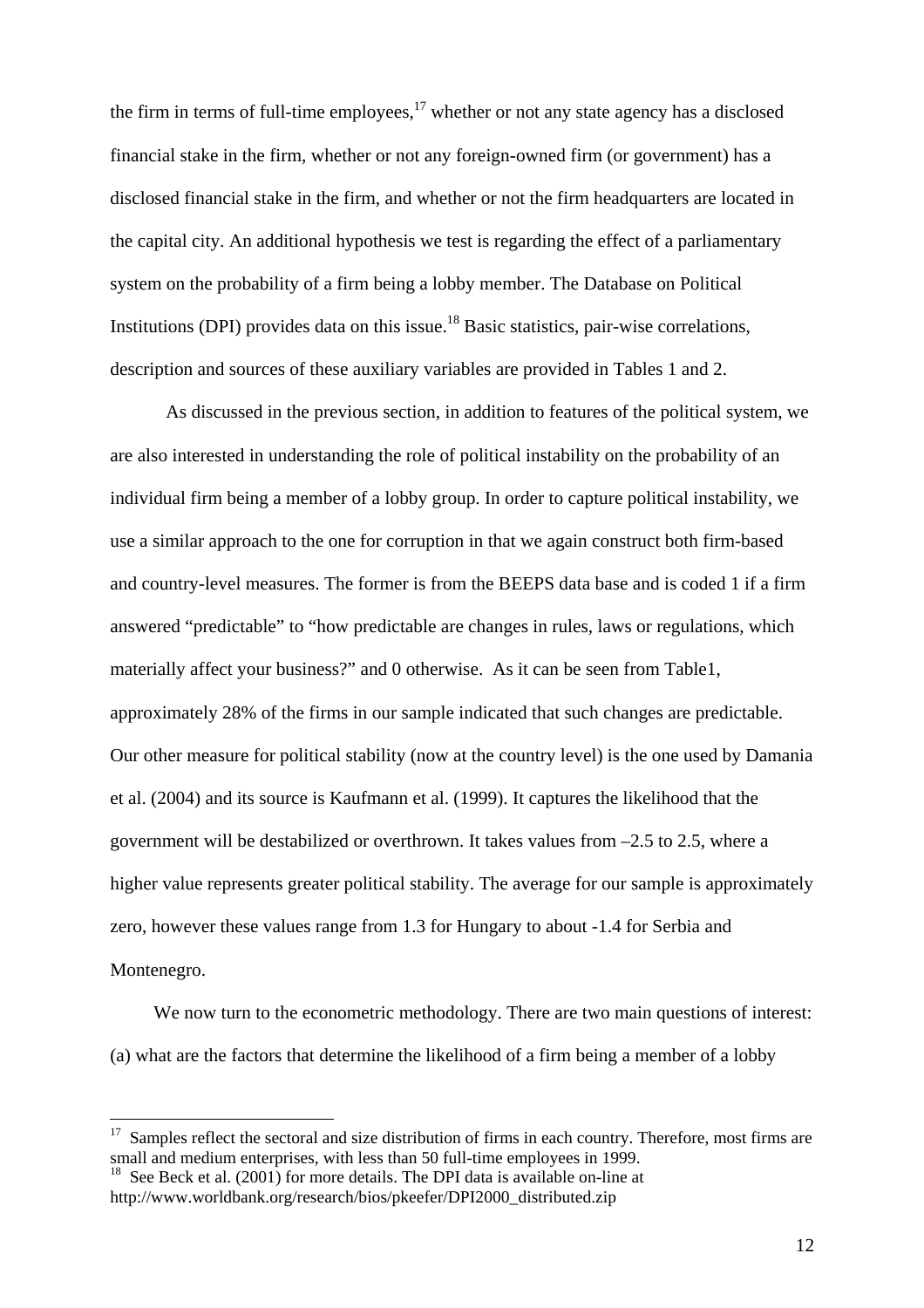group? And (b) what is the relative role of corruption and lobby membership in explaining the probability of a firm seeing itself as influential vis-à-vis government laws, regulations and policies? As noted above, the dependent variable in both cases is a dichotomous variable. In question (a), it takes the value of 1 if the firm is a lobby member and of zero if not. In question (b) it takes the value of 1 if the firm perceives itself as influential, zero otherwise.

An appropriate econometric methodology in this case is maximum likelihood probit estimation. In what follows, we first estimate the probit equation:

$$
P(lobby_{ic}=1) = \Phi(\beta_0 FS_{ic} + \beta_1 Age_{ic} + \beta_2Ownerpriv_{ic} + \beta_3Ownerfor_{ic} + \beta_4 GDP_c + \pi V_{ic})
$$
 (1)

where *lobbyic* is a binary variable indicating whether firm *i* in country *c* is a member of a lobby group; *FSic* is firm size (measured in number of full-time employees); *Ageic* is the year the firm started to operate; *Ownerprivic* is whether the firm has private owners; *Ownerforic* is whether the firm has foreign owners;  $GDP<sub>c</sub>$  is real per capita GDP in the country in which the firm is located; *Vic* is a vector of auxiliary control variables (including measures of corruption and of political instability); and  $\Phi$  is the cumulative standard normal distribution function.

As noted, although most of our auxiliary variables can be treated as exogenous in our lobby equation, the introduction of (any of our two measures of) corruption raises concerns about the possibility of endogeneity bias. We use the Rivers and Vuong (1988) specification test to assess this potential problem. The test is based on the following system of equations:

$$
Y_1 = F(x_1, \theta) + v
$$
  
\n
$$
Y_2 = H(Y_1, x_2, \theta) + u
$$
\n(2)

where F and H denotes the particular functional form for the probit. The test is conducted by including the residual from the first-stage equation, that is, the regression on  $Y_1$ , in the model for Y<sub>2</sub> (the second equation). Therefore, we estimate Y<sub>2</sub>= H(Y<sub>1</sub>, x<sub>1</sub>,  $\theta$ , v) + e and specify the null hypothesis as  $\alpha=0$ , where  $\alpha$  is the coefficient on v. Accordingly, we could not reject the hypothesis of exogeneity for a number suspected variables in this model, principally corruption (a full discussion of these results is provided in section 4 below). This means that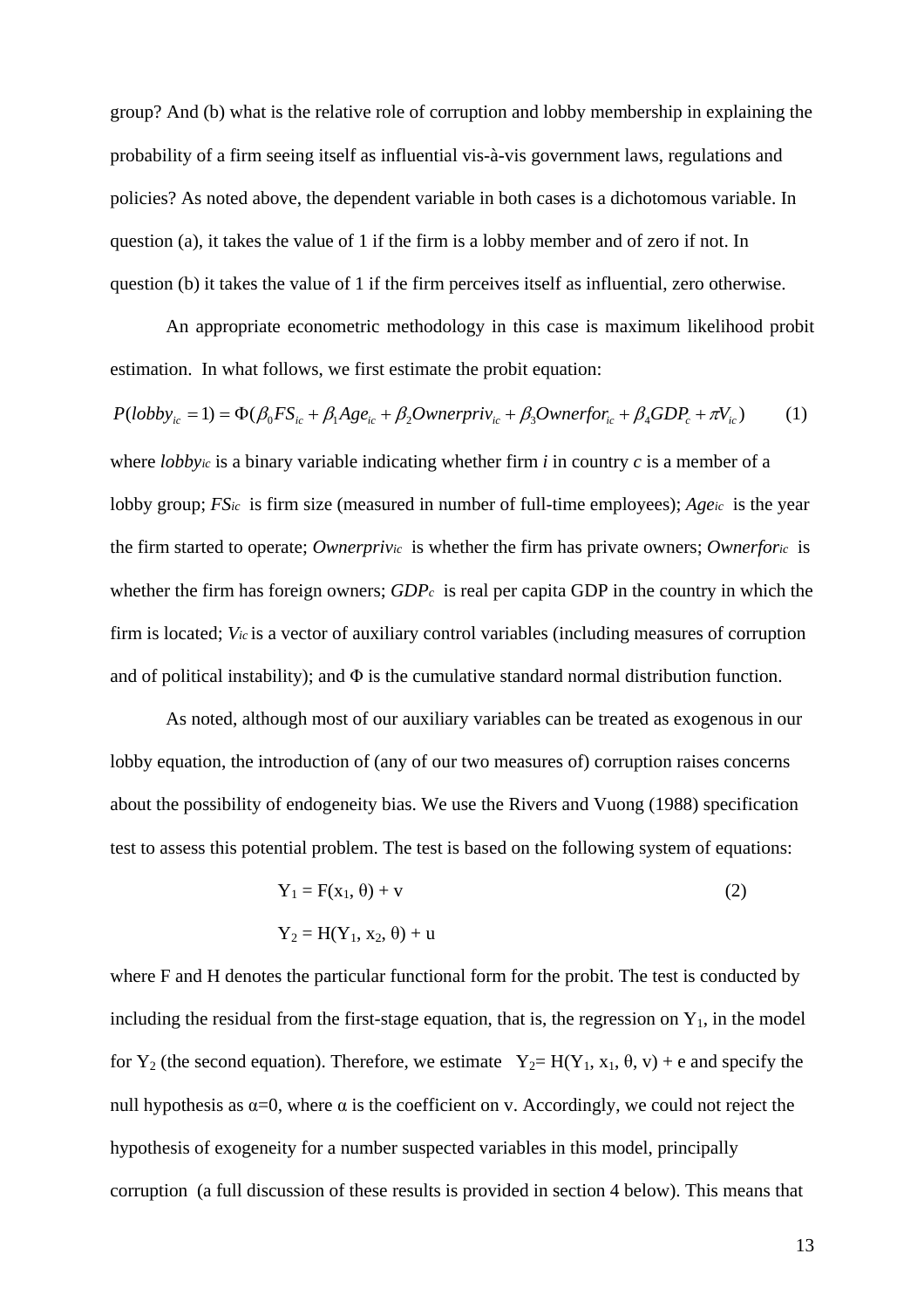a single-equation standard probit is the appropriate estimator when looking at the determinants of lobby membership in our sample. However, we did not obtain similar success with this test for our second model (which examines the joint roles of lobbying and corruption on firms' perceived influence).

The second model we estimate is the following probit equation:

$$
P(inlfluence_{ic} = 1) = \Phi(\delta_0 lobb_{y_{ic}} + \delta_1 Corrupt_{ic} + \eta W_{ic})
$$
\n(3)

where *influence ic* is a binary variable indicating whether firm *i* (in country *c*) perceives itself as influential vis-à-vis four different spheres (as noted above, executive, legislative, ministry and regulatory agency); *lobbyic* is the binary variable defined above; *Corruptic* is our measure of corruption (which can be country-level or alternatively firm-based); *Wic* is a vector of auxiliary control variables (including per capita GDP, firm ownership, headquarters location and measures of political instability); and  $\Phi$  is the cumulative standard normal distribution function.

In this second model we are concerned about the potential endogeneity of lobby membership as well as of corruption. The issue concerns the possibility that (at least) one of the explanatory variables in the influence equation (i.e., corruption or lobbying) is endogenous: firms may be more likely to join lobby groups if and when such groups are perceived to be influential (or if the government is perceived to be sensitive or amenable to influence). Wald exogeneity tests were carried out and although they fail to reject the assumption of exogeneity of corruption, they do reject the assumption of exogeneity for lobbying membership. It is therefore important to address the possibility that the probit estimates might be inconsistent. In order to take this issue into account, we apply the Newey's (1987) efficient two-step minimum chi-squared estimator.<sup>19</sup> In a nutshell, in what follows we estimate the influence equation (equation 3) treating corruption as an exogenous variable and

<span id="page-16-0"></span> $19$  This econometric approach has been used in many other areas of empirical research, as for instance in Ribar (1994) and more recently in McKenzie and Rapoport (2004).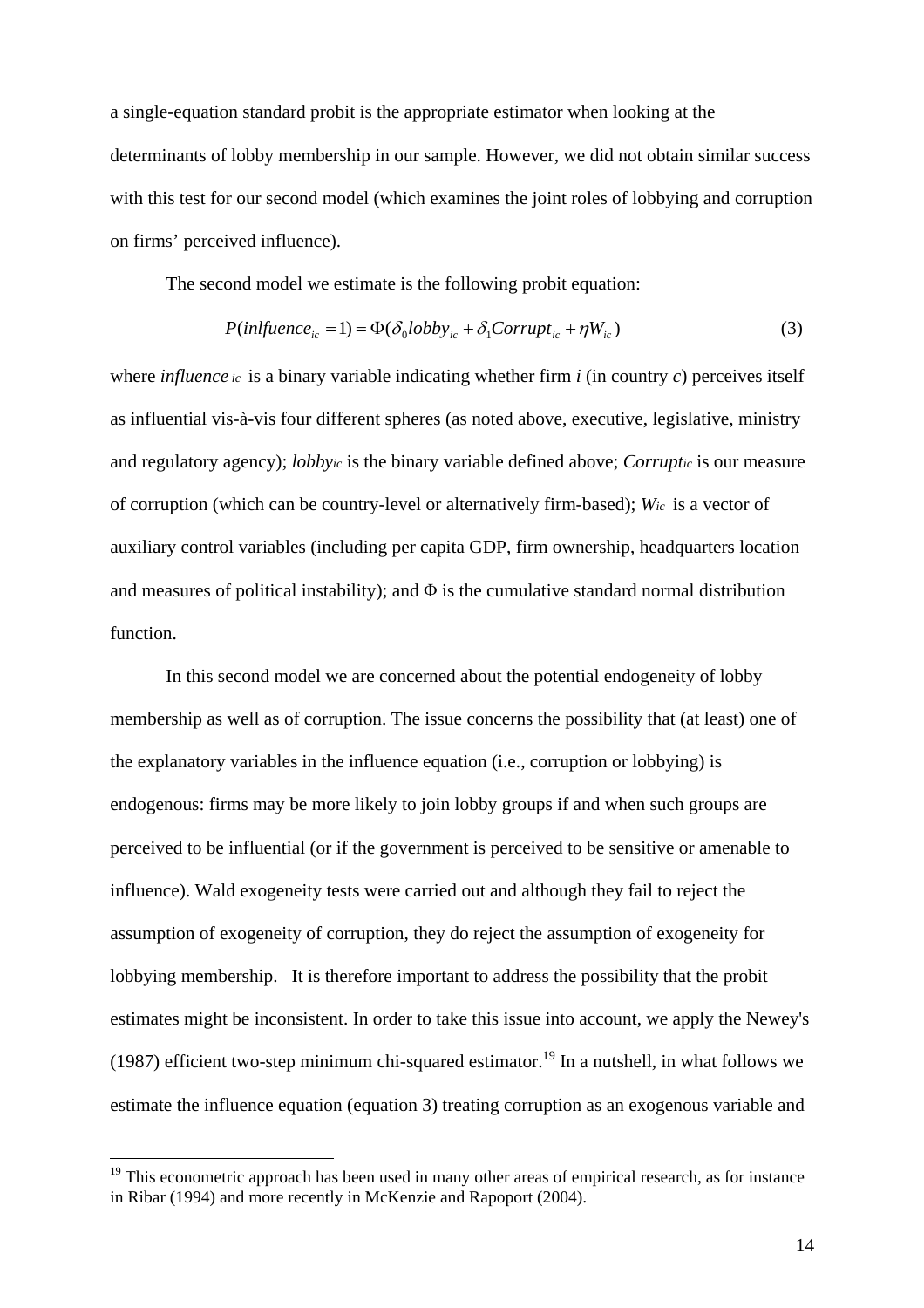lobbying as an endogenous variable. We do the latter by using equation (1) as the first-stage regression.

#### **4. Results**

In this section, we present the econometric results for the hypotheses discussed in section 2 using the data and methodology from section 3. We begin by discussing Table 3 which shows our probit estimates for the determinants of a firm's decision to join a lobby group.<sup>20</sup> There are a number of important results. In terms of the firm characteristics, our results show that the number of full-time workers (firm size) has a significant and positive impact on the decision to join a lobby group. The marginal effect is considerable. The firm being of a large size increase the probability of being a lobby member by between 15% (in column 1) and 17% (in the remaining columns of Table 3). As discussed in section 2, there are contrasting theoretical arguments for the relationship between firm size and the decision to join a lobby. Our result favors the Olsonian argument that lobby groups with larger (and thus fewer) members are more effective, but it is also compatible with the view expounded in Solanko (2003) and Hellman and Kauffman (2002) that in transition economies lobbying is effective mostly for large firms. [21](#page-17-1) 

Our analysis also shows that if the firm is foreign-owned it is more likely to be a member of a lobby group. On average, for all our specifications, if a firm has foreign shareholders, the probability of joining a lobby group increases by around 8%. This is a statistically large and economically meaningful effect. This is intuitive since foreign owners are likely to be from more developed economies where corruption is much less common and

<span id="page-17-0"></span> $20$  Note that results from the linear probability model as well as those imposing clustered (country) standard errors are qualitatively similar to those reported below.

<span id="page-17-1"></span><sup>&</sup>lt;sup>21</sup> Solanko (2003) also predicts that lobbying be less likely amongst high performing firms in sectors where entry is relatively simple. Our data does not allow us to test this hypothesis since we don't have measures of barriers to entry.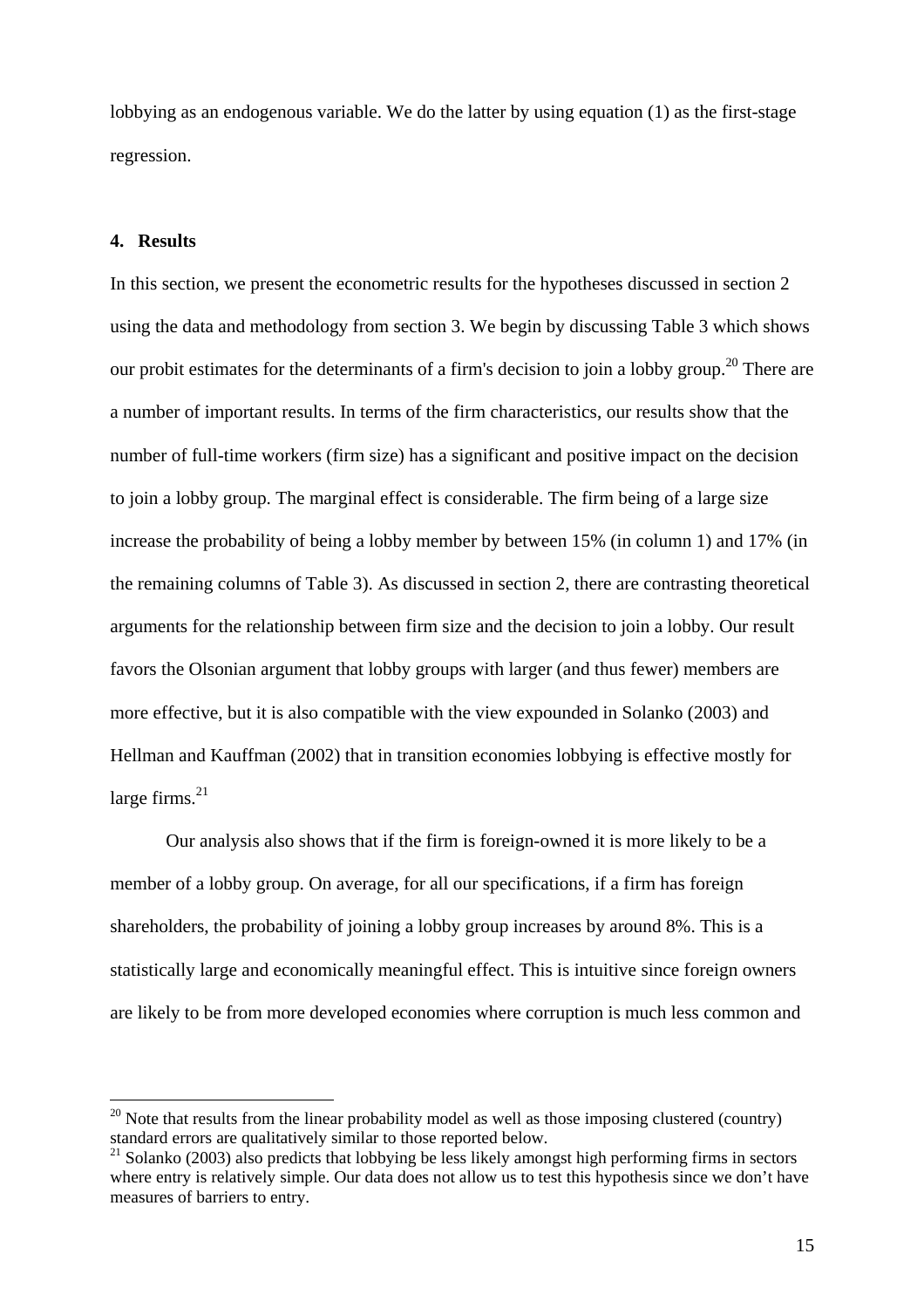lobbying may be the preferred instrument of influence so that the management of these firms is more likely to pursue the same methods. $^{22}$ 

The results obtained with respect to the level of economic development are compatible with those in Bischoff (2003) who shows that, among OECD countries, this is a significant factor in the decision to join a lobby. The elasticity of lobby membership with respect to per capita GDP is large (9% to 13%) in all specifications in which the variable is statistically significant. The result also confirms the Harstad and Svensson (2005) prediction that lobbying is positively associated with the level of economic development. This is important because it also indicates that the switch from corruption to lobbying as a major method of influence seems to be already occurring within less developed countries, not after full development has been achieved, as one might conjecture.<sup>23</sup> When we introduce our country-level measure of corruption (from Freedom House) this result disappears due to the high (inverse) correlation between the two variables. Yet the result remains when we use the firm-level (from BEEPS) measure of corruption. We also find that whether a firm has private sector owners or not does not significantly affect the probability of joining a lobby. This might sound surprising at first but is compatible with Frye (2002)'s evidence on Russia, which suggests that the distinction between private and public ownership does not matter so much for lobbying national policy makers.<sup>24</sup> The results also show that firms located in the capital city are more likely to be members of lobby groups.<sup>[25](#page-18-3)</sup>

<span id="page-18-0"></span> $22$  Unfortunately, the questions on the percentage of ownership and on the nationality of the foreign owner were almost never answered in this survey.<br><sup>23</sup> Despite the high pair-wise correlations involving our country-level measure of corruption,

<span id="page-18-1"></span>multicollinearity does not seem to be a severe problem in this case. The largest Variance Inflation Factor (VIF) is around 5, which is well below the conventional critical value of 10.

<span id="page-18-2"></span> $^{24}$  Frye (2002) presents evidence that ownership structure matters for lobbying policy makers at regional level. Our data does not allow us to make the distinction between national and local policy makers.

<span id="page-18-3"></span> $^{25}$  There is previous empirical evidence (e.g. Sobel and Garrett 2002) that firms located in centers where policy decisions are made tend to lobby more. One issue this raises is whether firms locate in capital cities for lobbying purposes. Further, there is also concern about the possibility of corruption being endogenous to the decision of joining a lobbying group. Our exogeneity tests indicate we can not reject the hypotheses that each of these two variables is exogenous. The p-value of this test is .806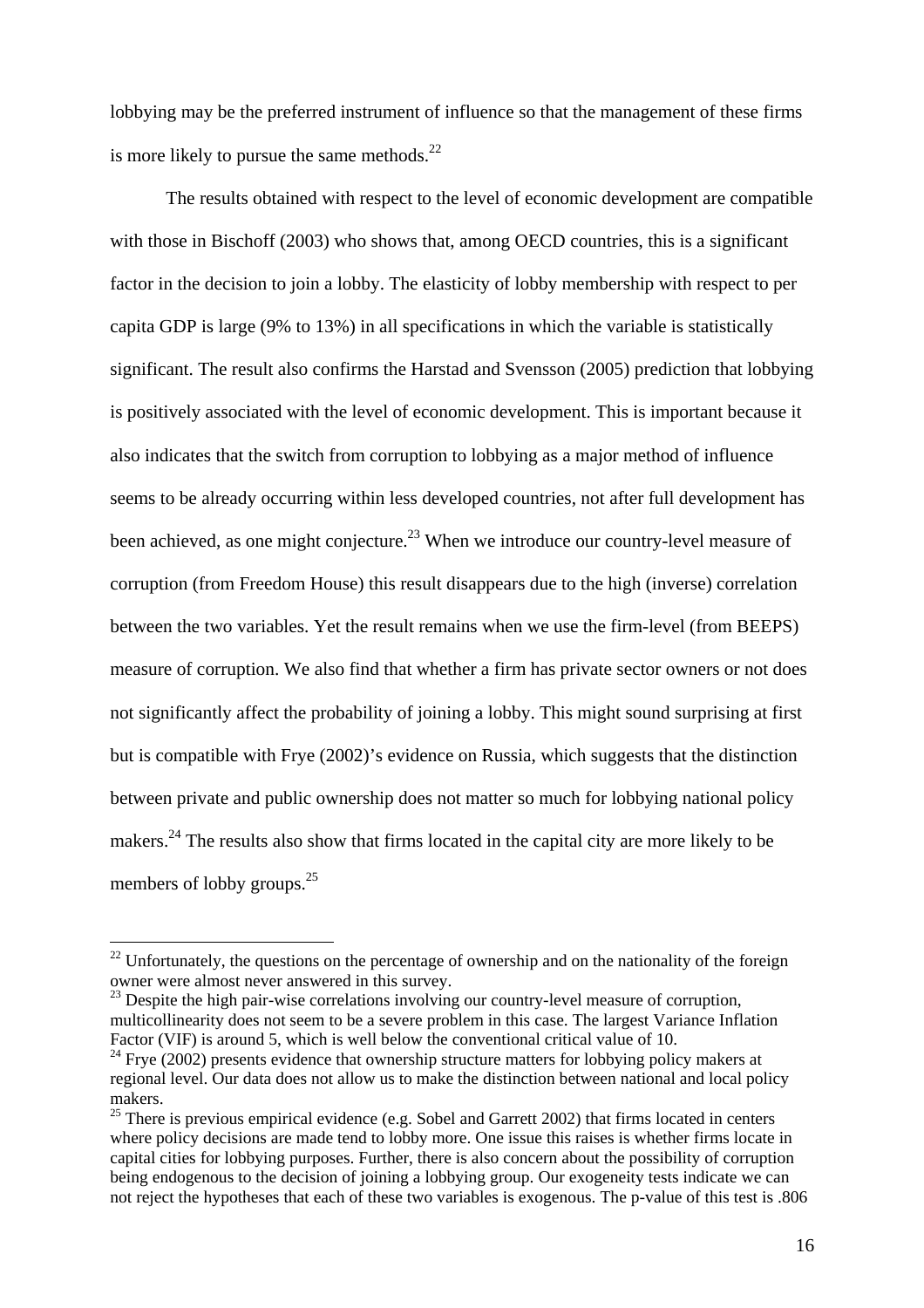Our most important findings concern the effects of corruption on the decision to join a lobby group. We find that corruption has a negative and significant impact, while political stability has a positive and significant impact on the decision to join a lobby. As discussed in the previous section, various exogeneity tests were conducted and we could not reject the hypotheses that corruption (whichever way we measured it) is exogenous for all specifications (Table 3). The result is that the effect of corruption on lobby membership is direct, negative and economically meaningful. A country experiencing change from being non-corrupt to being corrupt yields a decrease in the probability of being a lobby member of about 3% and a similarly sized effect obtains for our firm-level measure of corruption. Indeed, it is remarkable that this marginal effect is very much same in the three specifications in Table 3 for which the coefficient on corruption is statistically significant[.26](#page-19-0)

This negative and significant impact of corruption on lobbying is compatible with the Harstad and Svensson (2005) framework because they suggest that corruption and lobbying are substitutes and that political stability does encourage further lobbying. How does this reconcile with the Damania et al. (2003) results who suggest otherwise? First of all, we note that while their theoretical model finds a positive relationship between political instability and judicial inefficiency (and thus, corruption) *through* the lobbying activity of firms that ask governments to underinvest in law enforcement, their empirical data can only capture the direct link between political instability and judicial inefficiency but not how these relate to lobbying. It is therefore quite conceivable that political instability leads to judicial inefficiency through other mechanisms or even directly. For example, countries where governments change frequently may end up having underinvestment in law enforcement

for our firm-level corruption measure, .9596 for our country-level corruption measure, and .3475 for the firm's headquarter location.

<span id="page-19-0"></span><sup>&</sup>lt;sup>26</sup> These results are robust to the presence of sector fixed-effects. Notice, however, that the latter vary quite a bit across specifications. With this caveat in mind, manufacturing and financial services tend to carry positive and statistically significant coefficients. Because these involve mostly tradable sectors, these results can be seen as supporting the Grossman and Helpman (1994) lobbying for protection argument.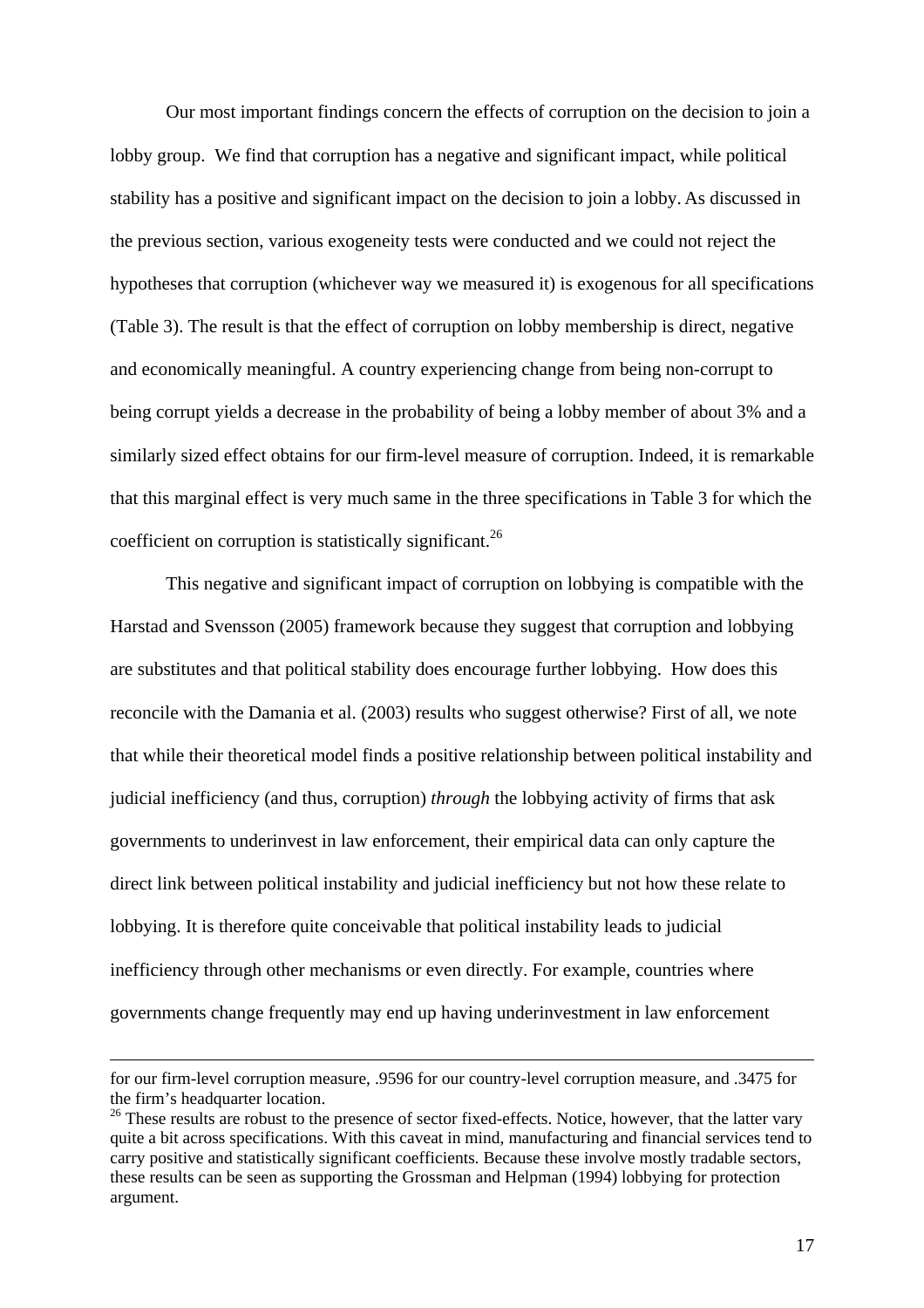simply because different governments do make investments in law enforcement but these are incompatible with each other. In other words, our results lead us to believe that Damania et al. (2003) discovers a link between political instability and corruption but suggests that lobbying by firms may not be the relevant mechanism. It is also very important to note that contrary to Damania et al. (2003) we have access to disaggregated measures of (perceived) stability and corruption, not just country-level measures. Indeed, our results hold for both firm level and country level measures of corruption and stability, even though table 2 shows them to be highly uncorrelated with each other. This is not entirely surprising: Svensson (2003) has shown how country level measures of corruption can be quite misleading in measuring the extent to which a given firm perceives the level of corruption it deals with.

With respect to our pair of measures of political stability, we emphasize that while at the country level we have a measure of government turnover, at the firm level, we have a measure of how predictable firms perceive policy changes to be.<sup>27</sup> These are obviously different things, although both capture important notions of stability. The magnitude of these effects is considerable: focusing on the firm level data, a firm that perceives that over 10% of revenue per year has to pay corrupt officials is on average 3% less likely to join a lobby group while a firm that perceives policy to be stable is on average 3.5% more likely to join a lobby group. The magnitude of these effects for country level variables is similar.

Another important result is that the characteristics of national political institutions have a positive impact on the likelihood of being a lobby member. Table 3 shows that in countries with a parliamentary system, firms are more likely to join lobby groups. We conjecture that this is because the number of veto players tends to be greater in parliamentary than presidential systems[.28](#page-20-1) This effect is strong: firms in parliamentary systems are on

<span id="page-20-0"></span> $27$  It is beyond the scope of this paper to examine a broader array of political instability issues. Future research should study the role of events such as coups, civil wars, riots and government purges.

<span id="page-20-1"></span><sup>&</sup>lt;sup>28</sup> See Persson and Tabellini (2003) for a discussion of the relationship between government structure and veto players.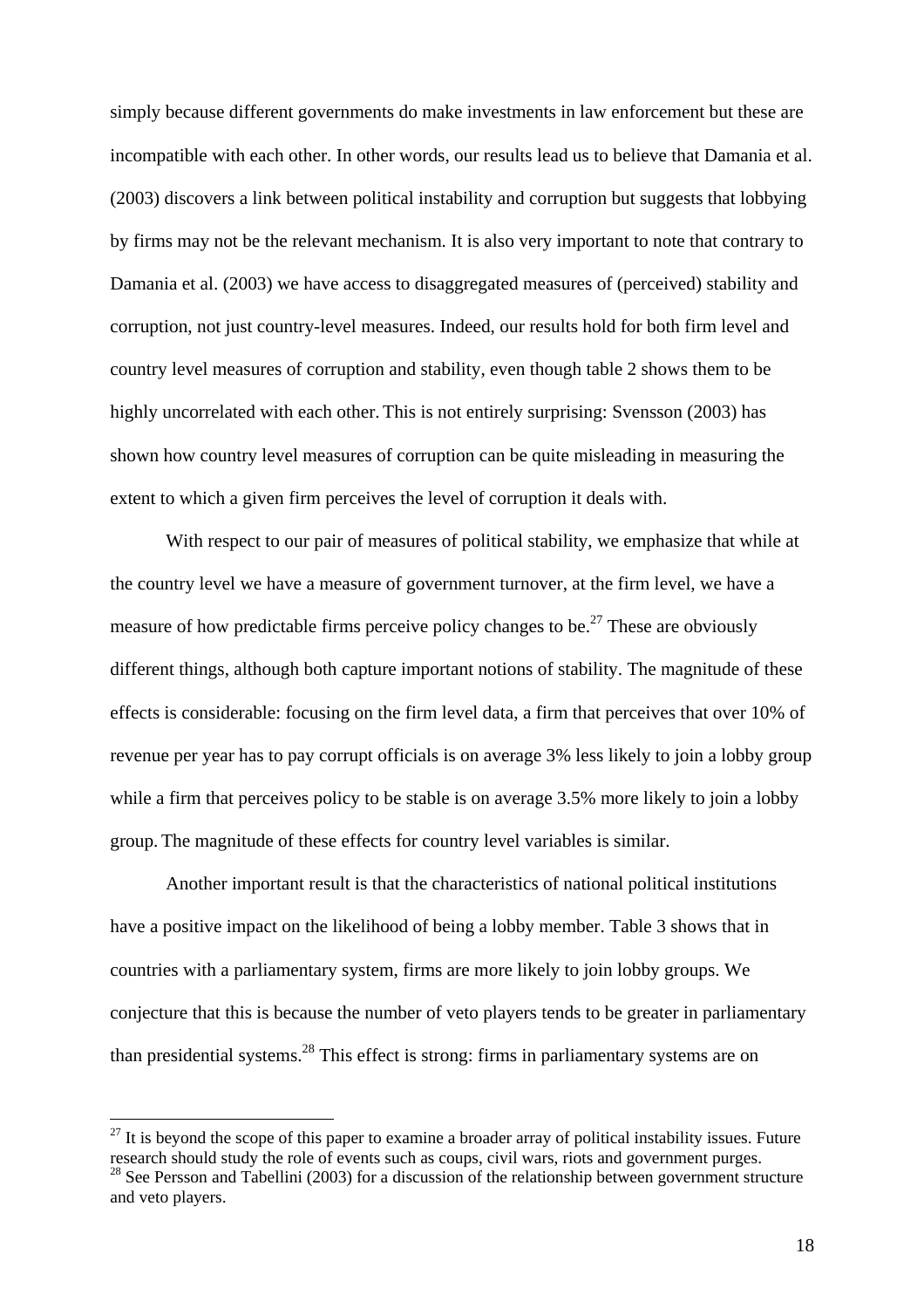average 15% more likely to join a lobby group. The magnitude of this effect suggests that future research would do well to further investigate this connection.

In sum, we find that both firm characteristics and institutional features of the country in which these are located contribute to explain lobby membership. On the former, we identify that firm age, size and ownership significantly increase the likelihood of a firm being a lobby member in a transition country, while the same effect is evident if the country in which the firm is located has a parliamentary system, and is politically stable. In all cases (with the exception of the regression where we account for aggregate corruption and political instability), we can also add that the likelihood of being a lobby member decreases with the level of corruption (which suggests that these are substitutes).

Let us now turn to the determinants of aggregate influence. Tables 4a-4d reports these results which are ascertained on four different public sector institutions: the chief executive, legislature, ministries and regulatory agencies. We present results both for a standard probit model and for the instrumental variable probit model discussed in the previous section. The latter allows us to address the issue of potential joint determination that seems to affect the lobby membership and influence variables. Although we could never reject the hypothesis that corruption is exogenous, $^{29}$  the hypothesis that lobbying is exogenous was rejected for all cases. It is thus wise to instrument for lobbying and to do that, we use those in Table 3 as first-stage regressions in this case. In what follows, we report the coefficients from both the single-equation and the simultaneous-equation probit so that the comparison between the relative effects of corruption and lobbying on political influence can be examined in full.

Focusing first on the results for lobbying, we find a positive, statistically significant and economic meaningful relation between lobby membership and perceived influence for all four targets. For instance, an increase in 1% on the probability of being a lobby member

<span id="page-21-0"></span> $29$  For instance, the p-values from a Wald test of exogeneity for our country-level corruption measure in each of the four spheres (in Table 4) is as follows: .959, .606, .997, .616. The same p-values for lobby membership are about .0001 in all cases.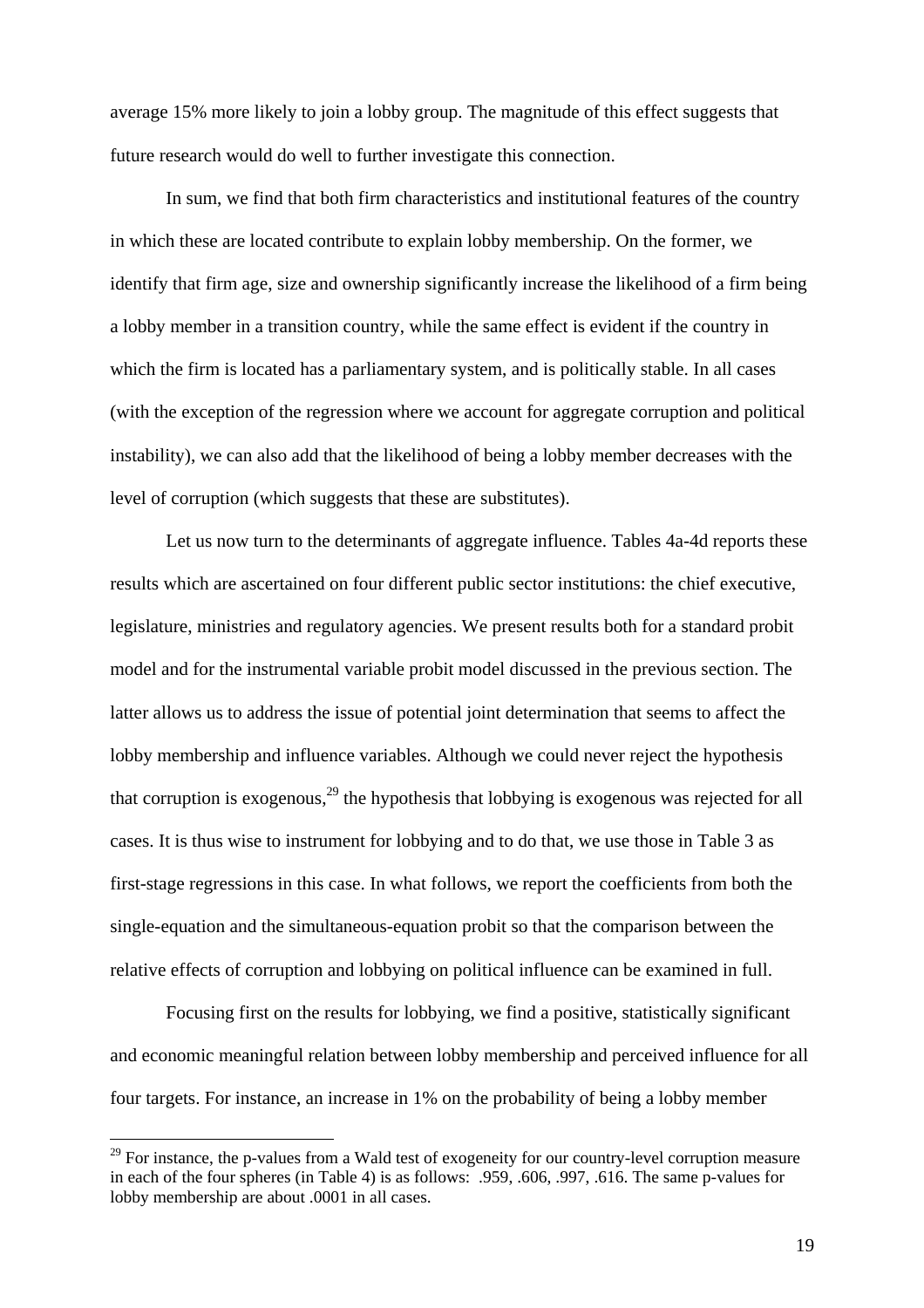increases perceived influence on the executive by 16% (using the specification in column 1 of Table 4a), while the effect of corruption is not statistically significant.<sup>30</sup> This result seems to confirm that firms who join lobby groups do so, at least in part, in order to gain influence. Interestingly however, the effect seems to be weaker for influence with regulatory agencies (table 4d), further confirming the suspicion that lobbying tends to focus on policy makers, not on those who execute policies. One may conjecture that the preferred mean of influence on those who execute policies is corruption. Yet, our results do not support this alternative view. Indeed, our analysis does not point to a significant impact on aggregate influence of the level of corruption in the country (the result holds irrespective of the estimator or the measure of corruption we use).<sup>31</sup> One of our main results indeed is that lobbying seems a much more effective mean of exerting influence than corruption. Tables 4a to 4d report 16 different coefficients of corruption on influence and not a single one of them is statistically significant. This contrasts sharply with our results for lobbying in which all but one of the coefficients is statistically significant. Further, in terms of their relative magnitude, the marginal effects from lobbying are on average 10-fold those from corruption, suggesting that this relative effect is considerable[.32](#page-22-2) It is important to keep in mind that these results obtain in a set of countries for which it is widely held that corruption levels are very high.

With respect to the other variables of interest, we find that private ownership has a negative impact on perceived influence, as publicly owned firms are clearly closer to state institutions. Interestingly, foreign ownership is also positively correlated with perceived influence although the evidence is somewhat stronger for the executive than for the other

<span id="page-22-0"></span><sup>&</sup>lt;sup>30</sup> As before, because of the high correlations observed with our country-level corruption measure, we computed the variance inflation factors. The maximum values are again around 5, which is well below the conventional critical value of 10.

<span id="page-22-1"></span> $31$  Despite the high correlations involving our country-level measure of corruption, multicollinearity does not seem to be a severe problem here. The largest Variance Inflation Factor (VIF) for the singleequation probits is 4.32 (for the country-level measure of corruption in the regulatory agency equation), which is well below the conventional critical value of 10.

<span id="page-22-2"></span> $32$ <sup>2</sup> Given the frailty of the results on corruption, it is not surprising that interaction terms between our corruption measures and lobbying membership are never statistically significant.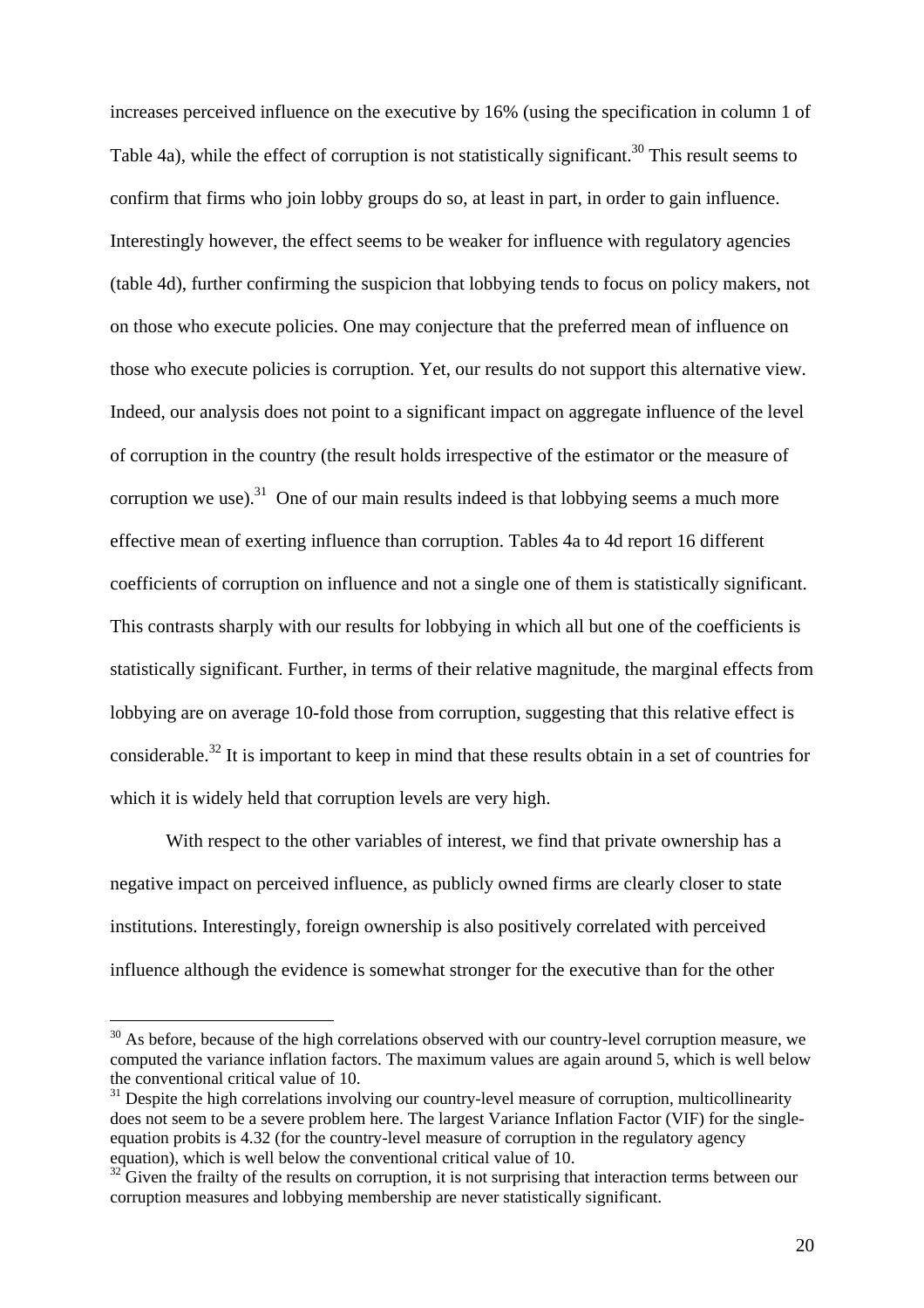branches. This may suggest that in order to attract foreign investment, governments are particularly attentive to requests from foreign investors.

The one factor other than lobbying that seems to consistently explain influence well is the firm-level measure of political stability, which is always significantly associated with influence (while our country-level measure is not). This may suggest that the effect of this kind of predictability is indirect and works mostly through the lobbying channel. Interestingly, we do not find significant evidence of a link between levels of development (as measured by per capita GDP) and perceived aggregate influence. The link only seems to be negative and significant for the case of the executive, perhaps suggesting that high-level influence is not as linked to development levels as one would suspect and that much of the effect happens through lobbying.

#### **5. Conclusions**

This paper studied the determinants of lobby membership among firms, and the relative roles of lobbying and corruption in producing political influence. Using data for about 4000 firms in 25 transition economies, our results show that, as supported by previous studies, the decision to join a lobby group is positively correlated with firm size and economic development. We also show, however, that the percentage of foreign investment in the firm and the number of veto players in the political system have a positive influence on this decision. More importantly, we provide evidence compatible with our conjecture that lobbying is a substitute for a firm's direct means of influence with policy makers (such as corruption). Finally, our results indicate that firms who join a lobby see themselves as more able to influence decision makers thus showing that (a) a lobby group's ability to exert influence is an important factor in a firm's decision to join and (b) that while lobbying may be increasingly effective as a country develops (that is, becomes richer), it already matters a lot even in less developed (in our case, transition) countries. Our results indeed suggest that even

21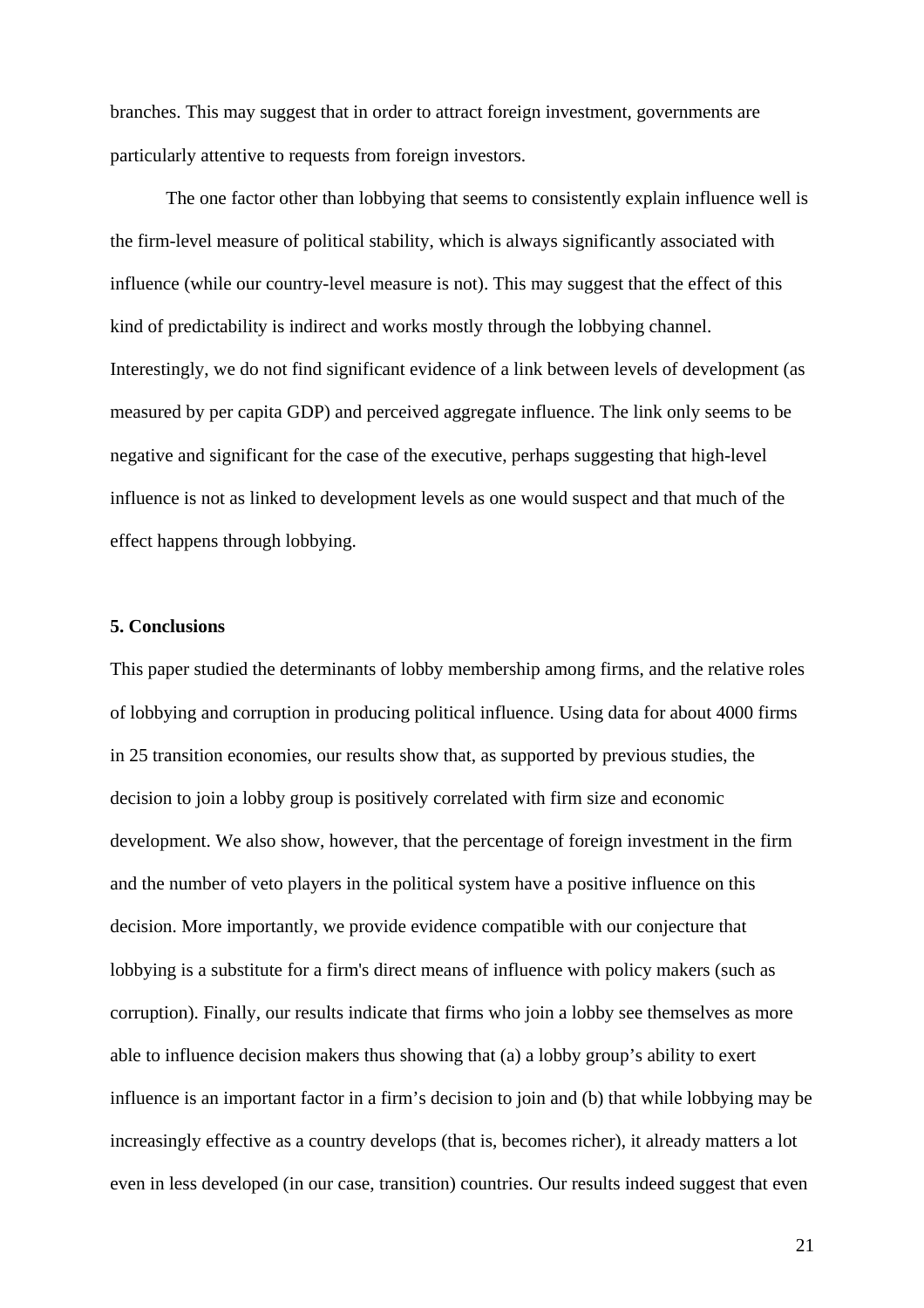among poorer or less developed countries, firms believe that lobbying is a more effective mean of exerting political influence than corruption.

As our analysis indicates, there clearly is significant scope for further research. In particular, our data on lobbying and corruption does not address completely how the different kinds of corruption and lobbying activities interact with each other. For example, we still don't know exactly what lobbying actually accomplishes: our results are compatible with the theory that lobbying does not try to undermine law enforcement but rather tries to change policy directly. But this is still indirect evidence. Fortunately, some recent work has begun to ask some of these questions. In a very recent paper by Recanatini et al. (2005), for example, there is emphasis on the supply side of corruption that is mostly absent from our analysis. This is a step forward because it tells us what are the disaggregate characteristics that make specific public institutions inherently more vulnerable to corruption and why. In particular their results suggest that public agencies where monitoring is frequent, where procedures are detailed and clear and where careers within the agency are based on merit are less vulnerable to corruption. An equivalent analysis for the factors that affect the ability to lobby specific public sector institutions would go a long way in clarifying lobbying's role in different societies.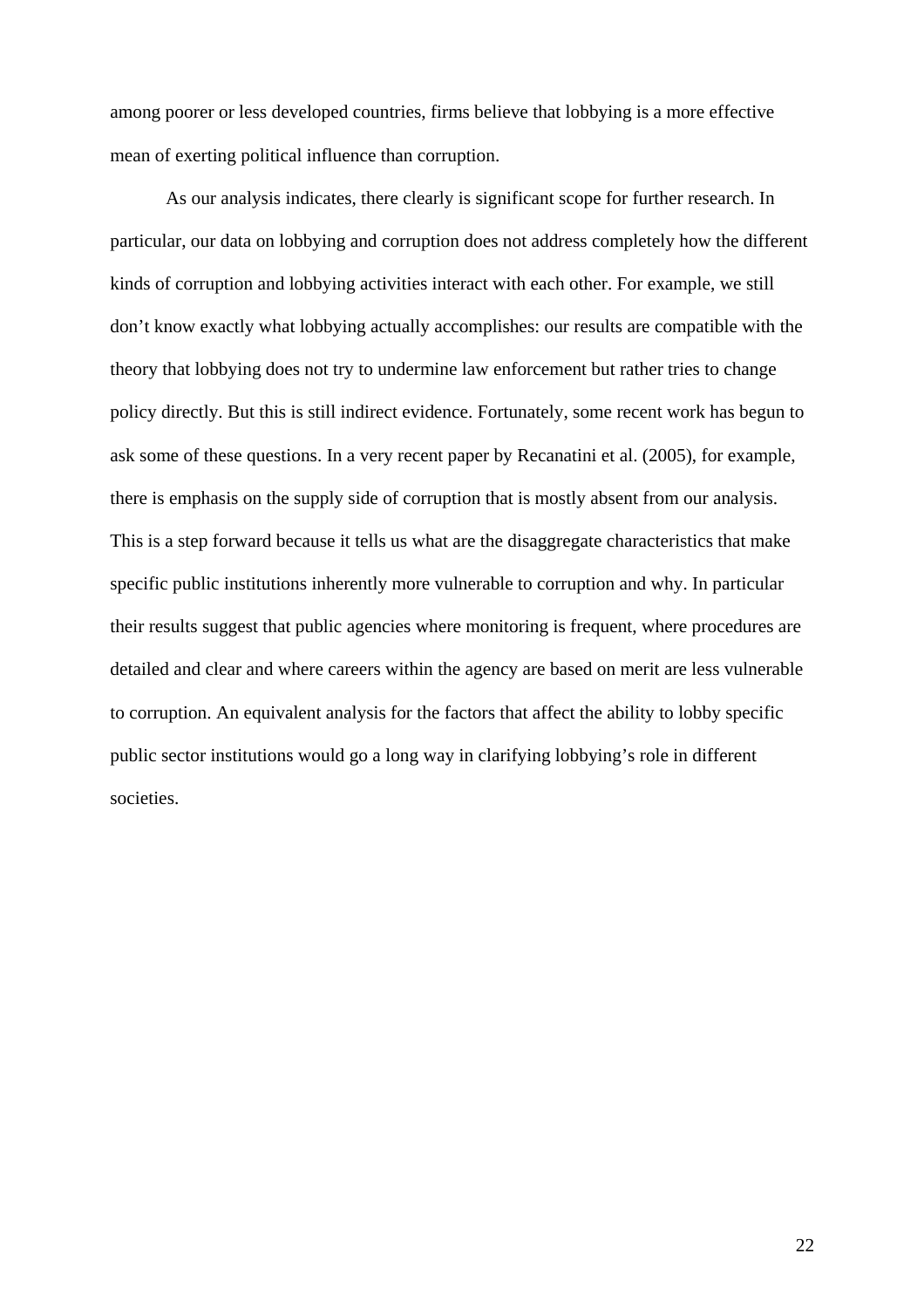#### **References**

Aidt, T. (2003) "Economic analysis of corruption: A survey", *Economic Journal* 113 (491), F632-F652.

Austen-Smith, D. and J. R. Wright, (1994) "Counteractive lobbying," *American Journal of Political Science* vol. 38, n. 1, pp. 25-44

Bardhan, P. (1997) "Corruption and development: A review of issues", *Journal of Economic Literature*, vol. 35, pp. 1320–1346.

Baldwin, R.E. and F. Robert-Nicoud (2002) "Entry and asymmetric lobbying: Why governments pick losers" NBER Working Paper 8756.

Beck, T., G. Clarke, A. Groff, P. Keefer, and P. Walsh (2001) "New tools in comparative political economy: The database of political institutions" *World Bank Economic Review* 15: 165-176.

Bennedsen, M. and S. Feldmann (2005), "Informational Lobbying and Political Contributions", Forthcoming, *Journal of Public Economics*.

Bischoff, I. (2003), "Determinants of the Increase in the Number of Interests Groups in Western Democracies: Theoretical Considerations and Evidence from 21 OECD Countries." *Public Choice* vol. 114, pp. 197-218.

Coate, S. and S. Morris (1999), "Policy Persistence" *American Economic Review* 89: 1327-1336.

Dahm, M. and Porteiro, N. (2004), "The Carrot and the Stick: Which is the Lobby's Optimal Choice?" Working Paper, Kellogg School of Management.

Damania, R., Fredricksson, P.G. and M. Mani (2004), "The Persistence of Corruption and Regulatory Compliance Failures: Theory and Evidence" *Public Choice* vol. 121, pp. 363-390.

Drazen, A. (2000), *Political Economy in Macroeconomics*, Princeton University Press.

Frye, T. (2002) "Capture or Exchange: Business Lobbying in Russia." *Europe-Asia Studies* vol. 54, pp. 1017-1036.

Goldberg, P. and G. Maggi (1999), "Protection for Sale: An empirical investigation," *American Economic Review* vol. 89, pp. 1135-1155.

Grossman, G. and E. Helpman (1994), "Protection for Sale." *American Economic Review* vol. 84, pp. 833-850.

Grossman, G. and E. Helpman (1999), "Competing for Endorsements". *American Economic Review* vol. 89, pp. 501-524.

Grossman, G. and E. Helpman (2001), *Special Interest Politics,* MIT Press.

Harstad, B. and J. Svensson (2005) "Bribe or Lobby? (It's a Matter of Development)". Mimeo. Northwestern University.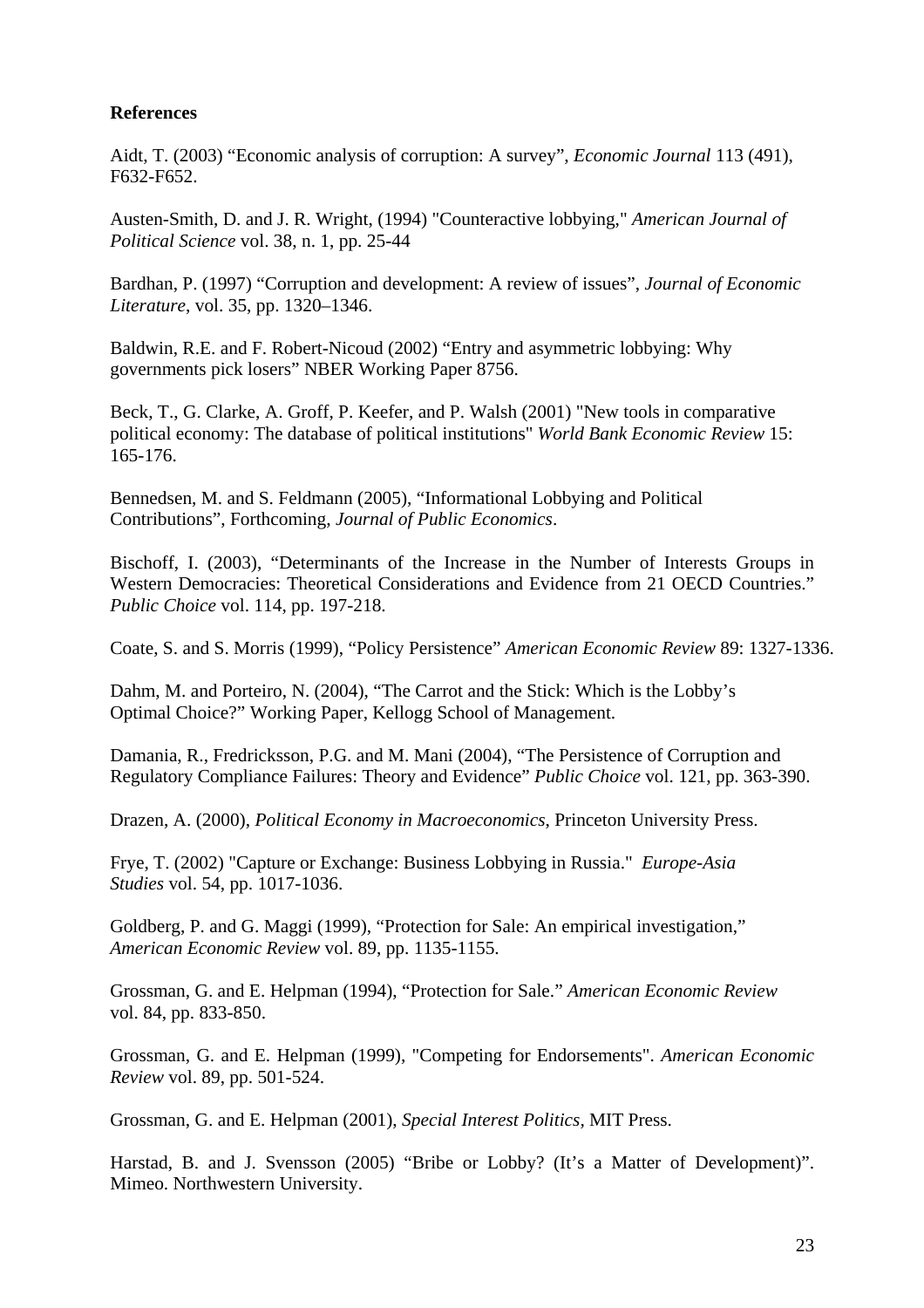Hellman, J. and D. Kauffman (2002) "The Inequality of Influence". Mimeo, World Bank.

Hoff, K., Horowitz, S. and B. Milanovic (2005) "Political Alternation as a Restraint on Investing in Influence: Evidence from Transitions Countries," World Bank, mimeo.

Kaufmann, D., Kraay, A. and Zoido-Lobaton, P. (1999), "Aggregating governance indicators," Policy Research Working Paper # 2195, The World Bank.

McKenzie, D. and H. Rapoport, (2004) "Network effects and the dynamics of migration and inequality: theory and evidence from Mexico". Mimeo, Stanford University.

Mitra, D., Thomakos, D. and M. Ulubasoglu (2002), "`Protection for Sale' in a Developing Country: Democracy vs. Dictatorship" *Review of Economics and Statistics* 84: 497-508.

Newey, W. (1987), "Efficient Estimation of Limited Dependent Variable Models with Endogenous Explanatory Variables" *Journal of Econometrics* vol. 36, pp. 231-250.

Olson, M. (1965), *The Logic of Collective Action: Public Goods and the Theory of Groups,*  Harvard University Press.

Persson, T. and G. Tabellini (2000), *Political Economics*, MIT Press.

Persson, T. and G. Tabellini (2003), *The Economic Effects of Constitutions*, MIT Press.

Potters, J. and R. Sloof (1996) "Interest Groups: A Survey of Empirical Models That Try To Assess Their Influence", *European Journal of Political Economy* vol. 12, pp. 403-442.

Recanatini, F., Prati, A. and G. Tabellini (2005) "Why are some Public Agencies Less Corrupt than Others? Lessons for Institutional Reform from Survey Data". Mimeo.

Ribar, D. (1994) "Teenage Fertility and High School Completion," *Review of Economics and Statistics* vol. 76, n.3, pp. 413-424.

Rivers, Douglas, and Quang Vuong (1988), "Limited Information Estimators and Exogeneity Tests for Simultaneous Probit Models," *Journal of Econometrics* vol. 39, pp. 347-366.

Sobel, R. and T. Garrett (2002) "On the Measurement of Rent Seeking and Its Social Opportunity Cost," *Public Choice* vol. 112, pp. 115-136*.* 

Solanko, L. (2003) "Why favor large incumbents? A note on lobbying in transition", BOFIT Online, N.6.

Svensson, J. (2003) "Who Must Pay Bribes and How Much? Evidence from a Cross Section of Firms", *Quarterly Journal of Economics* vol. 118, n. 1, pp. 207-30.

Svensson, J. (2005) "Eight Questions about Corruption", *Journal of Economic Perspectives*  vol. 19, n. 3, pp. 19-42.

Yalcin, E. and R. Damania (2005) "Corruption and Political Competition". Mimeo.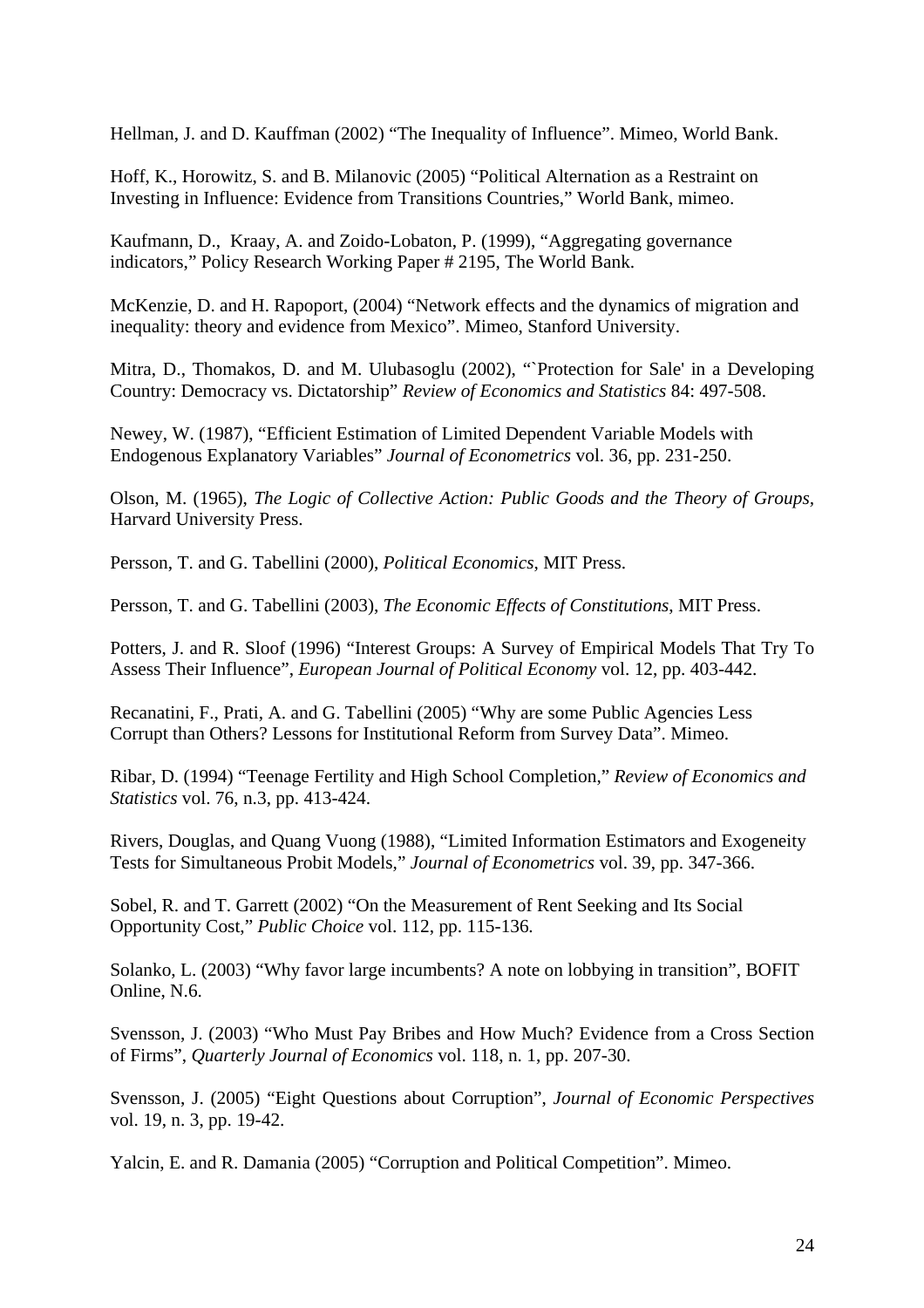| <b>Table 1</b><br><b>Basic Statistics, Variable Definitions and Data Sources</b> |             |          |                  |                                               |  |
|----------------------------------------------------------------------------------|-------------|----------|------------------|-----------------------------------------------|--|
| <b>Variable</b>                                                                  | <b>Mean</b> | Std.Dev. | $\boldsymbol{N}$ | <b>Definition and Source</b>                  |  |
| Lobby membership                                                                 | .2403       | .427     | 3953             | Dummy variable: 1 if firm is a member of a    |  |
|                                                                                  |             |          |                  | trade association or lobby group, 0           |  |
|                                                                                  |             |          |                  | otherwise. Source: BEEPS 1999                 |  |
| Corruption firm                                                                  | .605        | .489     | 3954             | Dummy variable: 1 if answers that "firms      |  |
| level                                                                            |             |          |                  | like yours" typically pay 10% or more of      |  |
|                                                                                  |             |          |                  | total revenue per annum in unofficial         |  |
|                                                                                  |             |          |                  | payments to public officials, 0 if less than  |  |
|                                                                                  |             |          |                  | 10%. Source: BEEPS 1999                       |  |
| Corruption                                                                       | 4.886       | 1.408    | 3954             | Country-level corruption indexes for 1999,    |  |
| aggregate                                                                        |             |          |                  | varies from 1 to 7 with larger numbers        |  |
|                                                                                  |             |          |                  | indicating more corruption. Source: Freedom   |  |
|                                                                                  |             |          |                  | House (2000)                                  |  |
| Log GDP                                                                          | 8.695       | .488     | 3954             | Log of per capita Gross domestic product      |  |
|                                                                                  |             |          |                  | (PPP) in 1999. Source PWT 6.1                 |  |
| Influence on                                                                     | .284        | .451     | 2920             | Dummy variable coded 1 if firm answered       |  |
| Executive                                                                        |             |          |                  | "influential", "frequently influential" or    |  |
|                                                                                  |             |          |                  | "very influential" to perceived influence on  |  |
|                                                                                  |             |          |                  | executive                                     |  |
| Influence on                                                                     | .276        | .447     | 2935             | Same as above to its perceived influence on   |  |
| Legislative                                                                      |             |          |                  | legislative                                   |  |
| Influence on                                                                     | .285        | .452     | 2953             | Same as above to its perceived influence on   |  |
| Ministry                                                                         |             |          |                  | ministries                                    |  |
| Influence on                                                                     | .295        | .456     | 2818             | Same as above to its perceived influence on   |  |
| <b>Regulatory Agency</b>                                                         |             |          |                  | regulatory agencies                           |  |
| Year of firm                                                                     | 1987.3      | 18.77    | 3859             | Year in which firm started production.        |  |
| foundation                                                                       |             |          |                  | Source: BEEPS 1999                            |  |
| Private ownership                                                                | .841        | .365     | 3954             | Dummy variable: 1 if no state agency has a    |  |
|                                                                                  |             |          |                  | financial stake in respondent firm, 0         |  |
|                                                                                  |             |          |                  | otherwise. Source: BEEPS 1999                 |  |
| Foreign ownership                                                                | .127        | .333     | 3947             | Dummy variable: 1 if any foreign firm has a   |  |
|                                                                                  |             |          |                  | financial stake in respondent firm, 0         |  |
|                                                                                  |             |          |                  | otherwise. Source: BEEPS 1999                 |  |
| Headquarters in                                                                  | .309        | .462     | 3954             | Dummy variable: 1 if firm headquarters are    |  |
| capital                                                                          |             |          |                  | located in capital city, 0 otherwise. Source: |  |
|                                                                                  |             |          |                  | <b>BEEPS 1999</b>                             |  |
| Parliamentary                                                                    | .266        | .441     | 3827             | Dummy variable: 1 if parliamentary system     |  |
| system                                                                           |             |          |                  | in 1999, 0 otherwise. Source: Beck at al.     |  |
|                                                                                  |             |          |                  | (2001)                                        |  |
| Medium size firm                                                                 | .285        | .451     | 3952             | Dummy variable: 1 if firm has between 50      |  |
|                                                                                  |             |          |                  | and 199 full time employees, 0 otherwise.     |  |
|                                                                                  |             |          |                  | Source: BEEPS 1999                            |  |
| Large size firm                                                                  | .223        | .416     | 3952             | Dummy variable: 1 if firm has between 200     |  |
|                                                                                  |             |          |                  | and above full time employees, 0 otherwise.   |  |
|                                                                                  |             |          |                  | Source: BEEPS 1999                            |  |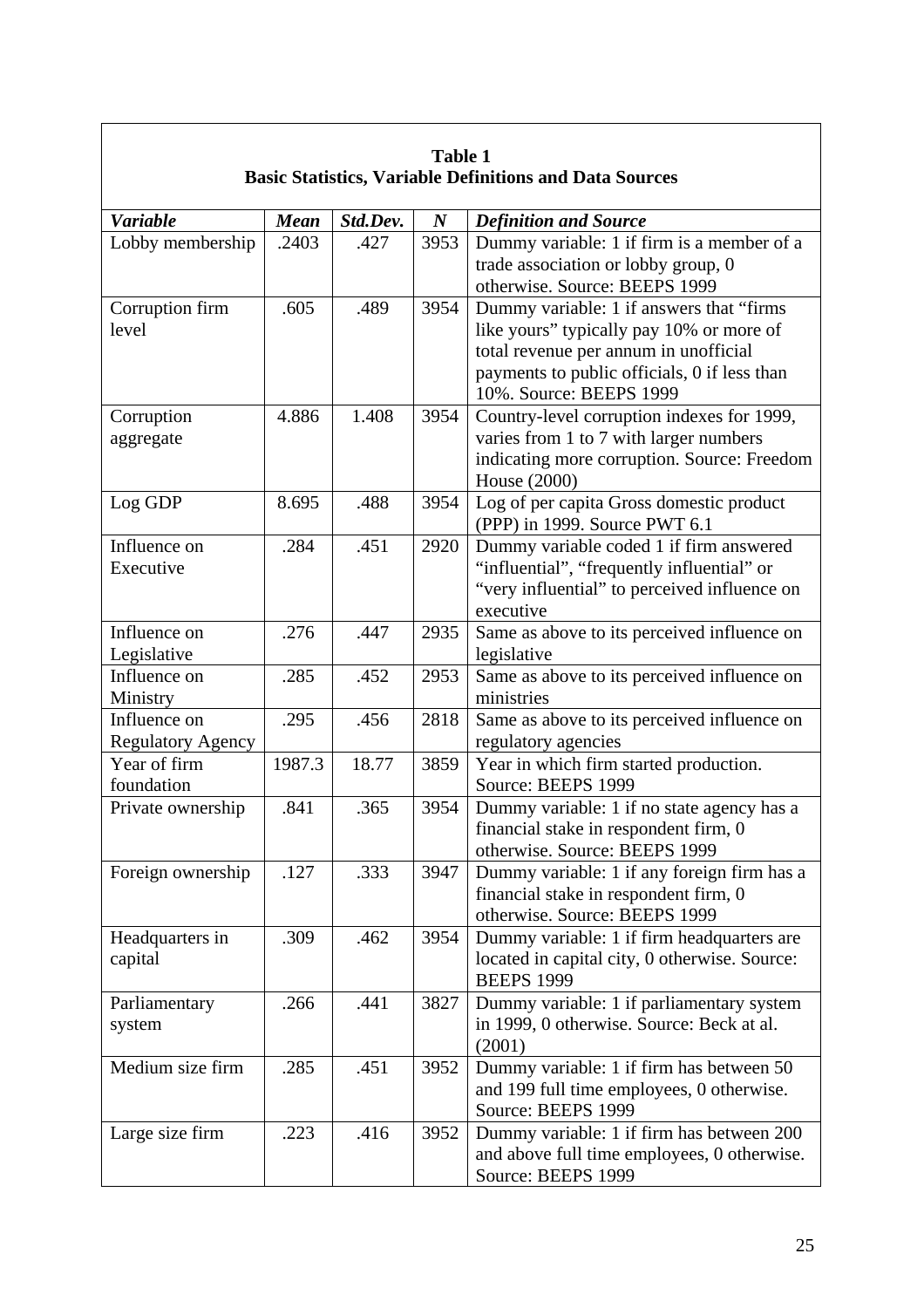| Political stability<br>country-level | $-.0197$ | .678 | 3954 | Measures perceptions of the likelihood that<br>the government in power will be destabilized<br>or overthrown. It takes values from $-2.5$ to<br>2.5, where a higher value represents greater<br>political stability. Source: Kaufmann et al.<br>(1999). |
|--------------------------------------|----------|------|------|---------------------------------------------------------------------------------------------------------------------------------------------------------------------------------------------------------------------------------------------------------|
| Political stability<br>firm-level    | .2795    | .448 | 3953 | Dummy variable: 1 if firm answer "how<br>predictable are changes in rules, laws or<br>regulations, which materially affect your<br>business?" as unpredictable, 0 otherwise.<br>Source: BEEPS 1999                                                      |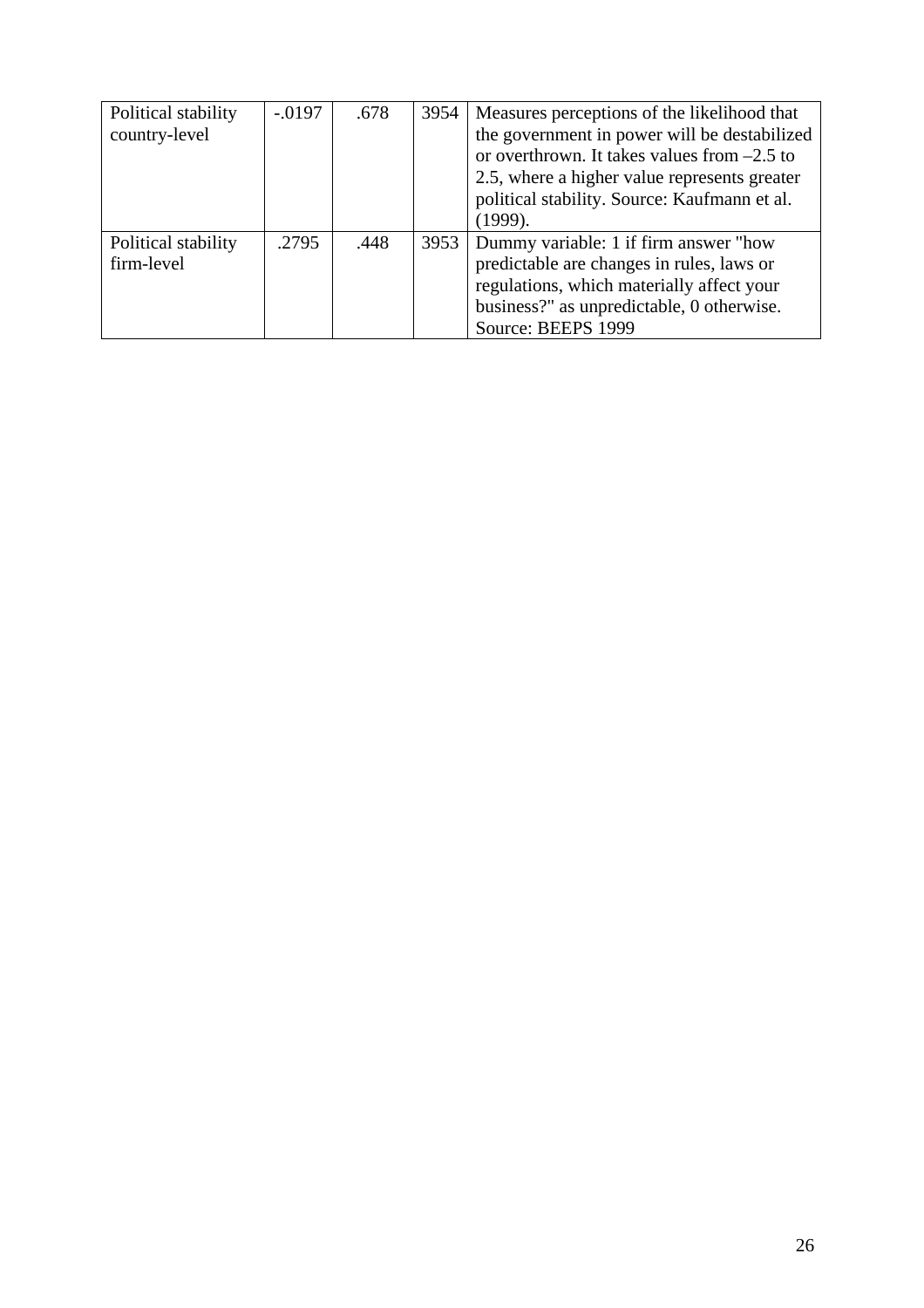|                        | Lobby    | Corrupt  | Corrupt  | Log                       | Year     | Private Foreign |          |                   |      |
|------------------------|----------|----------|----------|---------------------------|----------|-----------------|----------|-------------------|------|
|                        | Member   | Agg      | Firm     | <b>GDP</b>                |          |                 |          |                   |      |
| <b>Corruption Agg</b>  | $-0.229$ |          |          |                           |          |                 |          |                   |      |
| <b>Corruption Firm</b> | $-0.002$ | $-0.048$ |          |                           |          |                 |          |                   |      |
| Log pc GDP             | 0.182    | $-0.719$ | 0.056    |                           |          |                 |          |                   |      |
| Year found             | $-0.125$ | 0.079    | $-0.086$ | $-0.096$                  |          |                 |          |                   |      |
| Private                | $-0.067$ | 0.007    | $-0.099$ | 0.049                     | 0.401    |                 |          |                   |      |
| Foreign                | 0.117    | $-0.093$ | 0.002    | 0.062                     | 0.029    | 0.088           |          |                   |      |
| Capital city           | 0.052    | 0.016    | $-0.032$ | $-0.125$                  | 0.001    | $-0.015$        | 0.183    |                   |      |
| Parliamentary          | 0.207    | $-0.503$ | $-0.009$ | 0.405                     | 0.016    | $-0.054$        | 0.081    |                   |      |
| PolStab Aggr           | 0.222    | $-0.841$ | 0.029    | 0.656                     | $-0.078$ | 0.003           | 0.099    |                   |      |
| PolStab Firm           | 0.058    | $-0.054$ | 0.015    | $-0.035$                  | $-0.085$ | $-0.105$        | 0.003    |                   |      |
| Medium size firm       | 0.037    | 0.055    | 0.011    | $-0.011$                  | $-0.077$ | $-0.208$        | $-0.017$ |                   |      |
| Large size firm        | 0.139    | $-0.017$ | 0.079    | 0.057                     | $-0.284$ | $-0.231$        | 0.081    |                   |      |
| <b>Influence Exec</b>  | 0.182    | $-0.026$ | $-0.008$ | $-0.006$                  | $-0.138$ | $-0.168$        | 0.071    |                   |      |
| Influence Leg          | 0.211    | $-0.075$ | 0.009    | 0.063                     | $-0.165$ | $-0.188$        | 0.062    |                   |      |
| <b>Influence Min</b>   | 0.222    | $-0.101$ | 0.004    | 0.071                     | $-0.189$ | $-0.188$        | 0.077    |                   |      |
| Influence Reg Ag       | 0.171    | $-0.034$ | $-0.010$ | 0.022                     | $-0.176$ | $-0.183$        | 0.061    |                   |      |
|                        | Capital  | Parlam   | PolStab  | PolStab Medium Large Infl |          |                 |          | Infl              | Infl |
|                        | City     |          | Aggr     | Firm                      | Size     | Size Exec       |          | Leg               | Min  |
| Parliamentary          | 0.055    |          |          |                           |          |                 |          |                   |      |
| PolStab Aggr           | $-0.097$ | 0.386    |          |                           |          |                 |          |                   |      |
| PolStab Firm           | 0.064    | 0.015    | 0.024    |                           |          |                 |          |                   |      |
| Medium size firm       | $-0.035$ | $-0.057$ | $-0.036$ | 0.036                     |          |                 |          |                   |      |
| Large size firm        | $-0.067$ | $-0.027$ | 0.068    | 0.052                     | $-0.338$ |                 |          |                   |      |
| <b>Influence Exec</b>  | 0.026    | 0.072    | 0.039    | 0.104                     | 0.019    | 0.208           |          |                   |      |
| Influence Leg          | 0.029    | 0.089    | 0.078    | 0.118                     | 0.025    | 0.197           | 0.769    |                   |      |
| Influence Min          | 0.047    | 0.128    | 0.091    | 0.124                     | 0.017    | 0.239           |          | 0.714 0.784       |      |
| Influence Reg Ag       | 0.051    | 0.057    | 0.037    | 0.118                     | 0.014    | 0.182           |          | 0.688 0.727 0.762 |      |

#### **Table 2 Pair-wise Correlation Coefficients**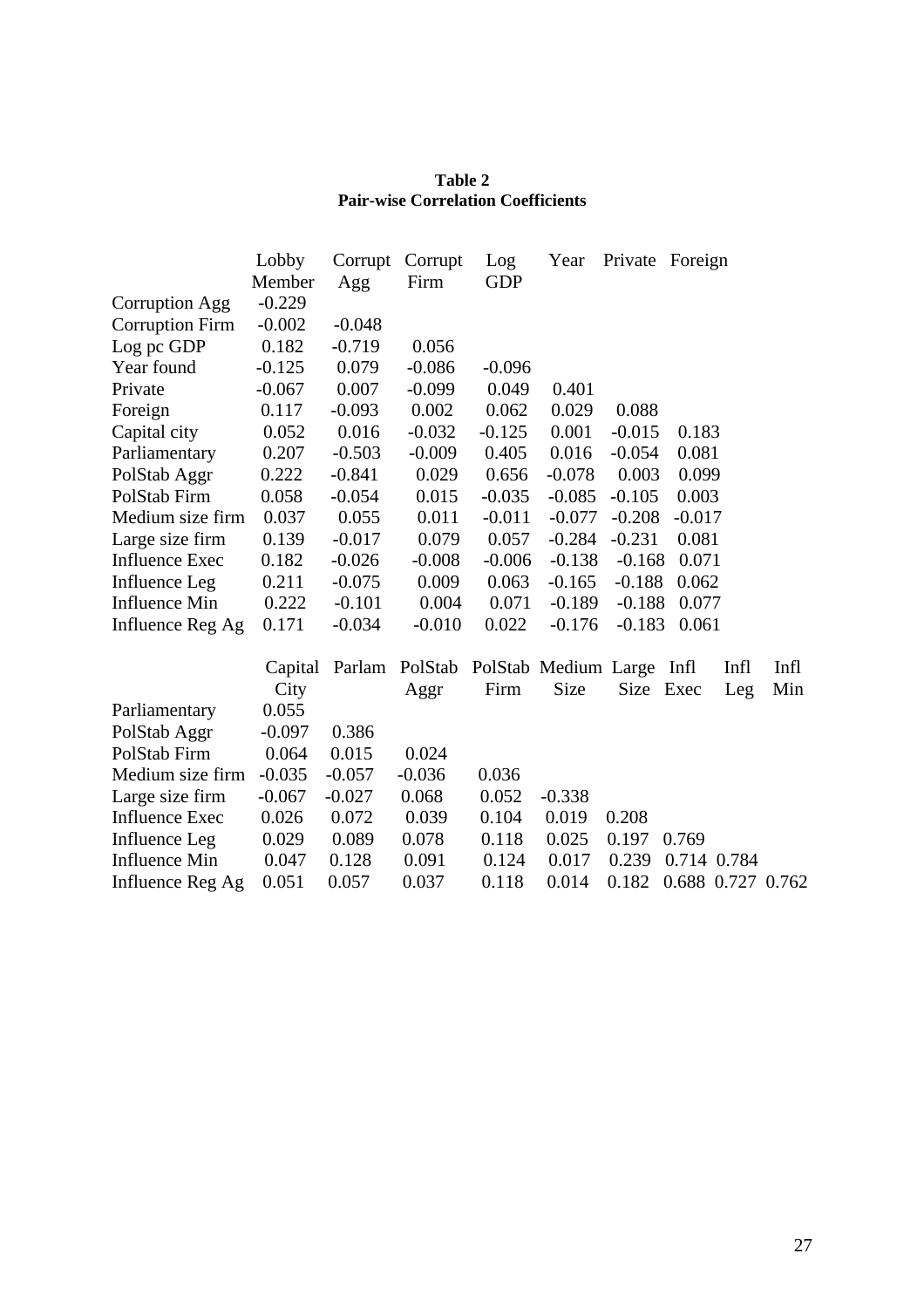| Table 3                                                                                |              |              |              |              |              |              |  |  |
|----------------------------------------------------------------------------------------|--------------|--------------|--------------|--------------|--------------|--------------|--|--|
| Determinants of Lobby Membership in 25 Transition Economies in 1999                    |              |              |              |              |              |              |  |  |
| <b>Probit Estimates</b>                                                                |              |              |              |              |              |              |  |  |
|                                                                                        |              |              |              |              |              |              |  |  |
|                                                                                        | (1)          | (2)          | (3)          | (4)          | (5)          | (6)          |  |  |
|                                                                                        |              |              |              |              |              |              |  |  |
| Year firm started operate                                                              | $-0.003$     | $-0.004$     | $-0.004$     | $-0.004$     | $-0.004$     | $-0.004$     |  |  |
|                                                                                        | $[0.001]*$   | $[0.001]**$  | $[0.001]**$  | $[0.001]**$  | $[0.001]**$  | $[0.001]**$  |  |  |
| Medium size firm                                                                       | 0.262        | 0.327        | 0.342        | 0.342        | 0.328        | 0.324        |  |  |
|                                                                                        | $[0.061]$ ** | $[0.062]$ ** | $[0.063]$ ** | $[0.063]$ ** | $[0.062]$ ** | $[0.063]$ ** |  |  |
| Large size firm                                                                        | 0.475        | 0.55         | 0.569        | 0.558        | 0.556        | 0.547        |  |  |
|                                                                                        | $[0.069]$ ** | $[0.072]$ ** | $[0.072]$ ** | $[0.072]$ ** | $[0.072]$ ** | $[0.072]**$  |  |  |
| Private owner                                                                          | $-0.032$     | 0.054        | 0.074        | 0.07         | 0.043        | 0.052        |  |  |
|                                                                                        | [0.072]      | [0.075]      | [0.075]      | [0.075]      | [0.075]      | [0.075]      |  |  |
| Foreign owner                                                                          | 0.266        | 0.253        | 0.234        | 0.225        | 0.253        | 0.258        |  |  |
|                                                                                        | $[0.068]$ ** | $[0.070]$ ** | $[0.070]$ ** | $[0.070]**$  | $[0.070]$ ** | $[0.070]$ ** |  |  |
| Headquarter in capital                                                                 | 0.149        | 0.147        | 0.138        | 0.154        | 0.144        | 0.138        |  |  |
|                                                                                        | $[0.052]$ ** | $[0.053]**$  | $[0.053]**$  | $[0.053]**$  | $[0.053]**$  | $[0.053]**$  |  |  |
| Log per capita GDP                                                                     | 0.467        | 0.313        | 0.067        | 0.047        | 0.32         | 0.326        |  |  |
|                                                                                        | $[0.052]$ ** | $[0.058]$ ** | [0.077]      | [0.077]      | $[0.058]**$  | $[0.059]$ ** |  |  |
| Parliamentary system                                                                   |              | 0.485        | 0.388        | 0.41         | 0.482        | 0.482        |  |  |
|                                                                                        |              | $[0.059]$ ** | $[0.061]$ ** | $[0.062]$ ** | $[0.059]$ ** | $[0.059]$ ** |  |  |
| Corruption (aggregate)                                                                 |              |              | $-0.127$     | $-0.034$     |              |              |  |  |
|                                                                                        |              |              | $[0.026]$ ** | [0.037]      |              |              |  |  |
| <b>Political Stability</b>                                                             |              |              |              | 0.242        |              |              |  |  |
| (aggregate)                                                                            |              |              |              | $[0.070]$ ** |              |              |  |  |
| Corruption (firm-based)                                                                |              |              |              |              | $-0.098$     | $-0.099$     |  |  |
|                                                                                        |              |              |              |              | $[0.049]*$   | $[0.049]*$   |  |  |
| <b>Political Stability</b>                                                             |              |              |              |              |              | 0.119        |  |  |
| (firm-based)                                                                           |              |              |              |              |              | $[0.053]*$   |  |  |
| Constant                                                                               | 0.758        | 3.396        | 5.912        | 5.502        | 3.506        | 3.236        |  |  |
|                                                                                        | $[2.670]$    | [2.840]      | $[2.897]*$   | [2.906]      | [2.852]      | [2.850]      |  |  |
| Sector dummies?                                                                        | Yes          | Yes          | Yes          | Yes          | Yes          | Yes          |  |  |
| Log-likelihood                                                                         | $-1924.5$    | $-1821.5$    | $-1809.3$    | $-1803.7$    | -1819.6      | $-1816.6$    |  |  |
| Observations                                                                           | 3847         | 3721         | 3721         | 3721         | 3721         | 3720         |  |  |
| Note: Huber-White standard errors (adjusted for heteroskedasticity of unknown form) in |              |              |              |              |              |              |  |  |
| brackets; * significant at 5% level; ** significant at 1% level                        |              |              |              |              |              |              |  |  |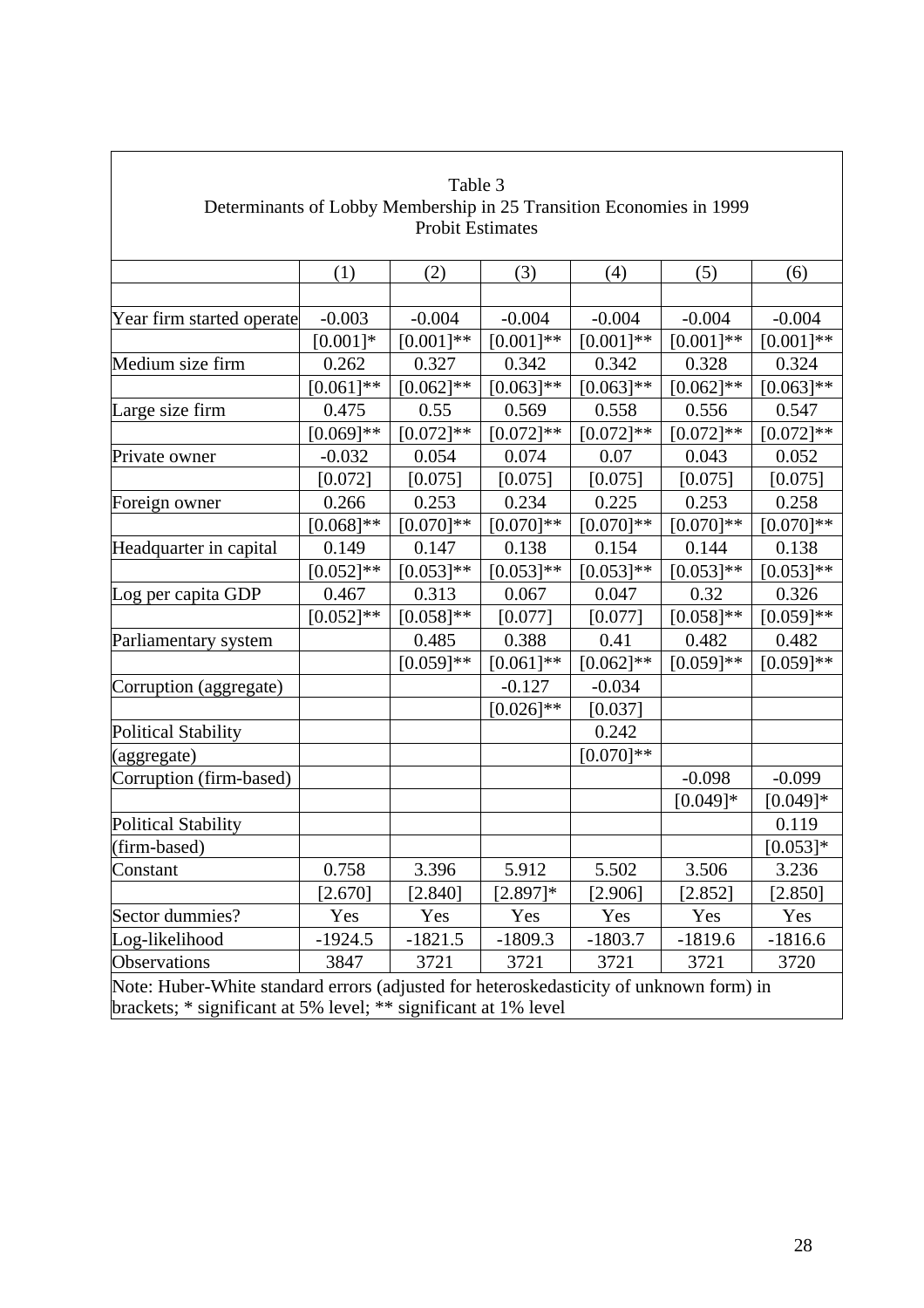| Table 4a                                                                                     |              |              |                  |                  |  |  |
|----------------------------------------------------------------------------------------------|--------------|--------------|------------------|------------------|--|--|
| The Determinants of Influence over Executive in 25 Transition Economies in 1999              |              |              |                  |                  |  |  |
|                                                                                              | (1)          | (2)          | (3)              | (4)              |  |  |
|                                                                                              | Probit       | Probit       | <b>IV Probit</b> | <b>IV Probit</b> |  |  |
|                                                                                              |              |              |                  |                  |  |  |
| Lobby member                                                                                 | 0.466        | 0.453        | 1.744            | 1.445            |  |  |
|                                                                                              | $[0.061]$ ** | $[0.060]$ ** | $[.359]^{**}$    | $[.321]$ **      |  |  |
| Corruption (aggregate)                                                                       | 0.012        |              | .062             |                  |  |  |
|                                                                                              | [0.038]      |              | [.044]           |                  |  |  |
| Corruption                                                                                   |              | $-0.085$     |                  | $-.037$          |  |  |
| (firm-based)                                                                                 |              | [0.053]      |                  | [.0545]          |  |  |
| Medium size firm                                                                             | 0.272        | 0.265        | .127             | .169             |  |  |
|                                                                                              | $[0.068]$ ** | $[0.068]$ ** | [.086]           | $[.076]$ *       |  |  |
| Large size firm                                                                              | 0.656        | 0.659        | .361             | .454             |  |  |
|                                                                                              | $[0.076]$ ** | $[0.076]$ ** | $[.146]$ *       | $[.114]$ **      |  |  |
| Private owner                                                                                | $-0.296$     | $-0.286$     | $-.235$          | $-.236$          |  |  |
|                                                                                              | $[0.074]$ ** | $[0.074]$ ** | $[.080]$ **      | $[.078]$ **      |  |  |
| Foreign owner                                                                                | 0.205        | 0.207        | .113             | .131             |  |  |
|                                                                                              | $[0.077]$ ** | $[0.077]**$  | [.086]           | [.084]           |  |  |
| Headquarter in capital                                                                       | 0.015        | 0.001        | $-.069$          | $-.065$          |  |  |
|                                                                                              | [0.059]      | [0.058]      | [.062]           | [.063]           |  |  |
| Log per capita GDP                                                                           | $-0.17$      | $-0.153$     | $-.199$          | $-.332$          |  |  |
|                                                                                              | $[0.080]*$   | $[0.055]$ ** | $[.078]$ *       | $[.069]$ **      |  |  |
| <b>Political Stability</b>                                                                   | 0.041        |              | $-.052$          |                  |  |  |
| (aggregate)                                                                                  | [0.069]      |              | [.068]           |                  |  |  |
| <b>Political Stability</b>                                                                   |              | 0.211        |                  | .1368025         |  |  |
| (firm-based)                                                                                 |              | $[0.057]**$  |                  | $[.063]$ *       |  |  |
| Constant                                                                                     | 0.57         | 0.48         | .606             | 2.04             |  |  |
|                                                                                              | [0.802]      | [0.478]      | [.812]           | $[.625]^{**}$    |  |  |
| Sector dummies?                                                                              | Yes          | Yes          | Yes              | Yes              |  |  |
| Observations                                                                                 | 2908         | 2907         | 2791             | 2790             |  |  |
| Note: Huber-White standard errors (adjusted for heteroskedasticity of unknown form) in       |              |              |                  |                  |  |  |
| brackets; * significant at 5% level; ** significant at 1% level. First-stage regressions for |              |              |                  |                  |  |  |
| columns $(3)$ and $(4)$ shown in table 3.                                                    |              |              |                  |                  |  |  |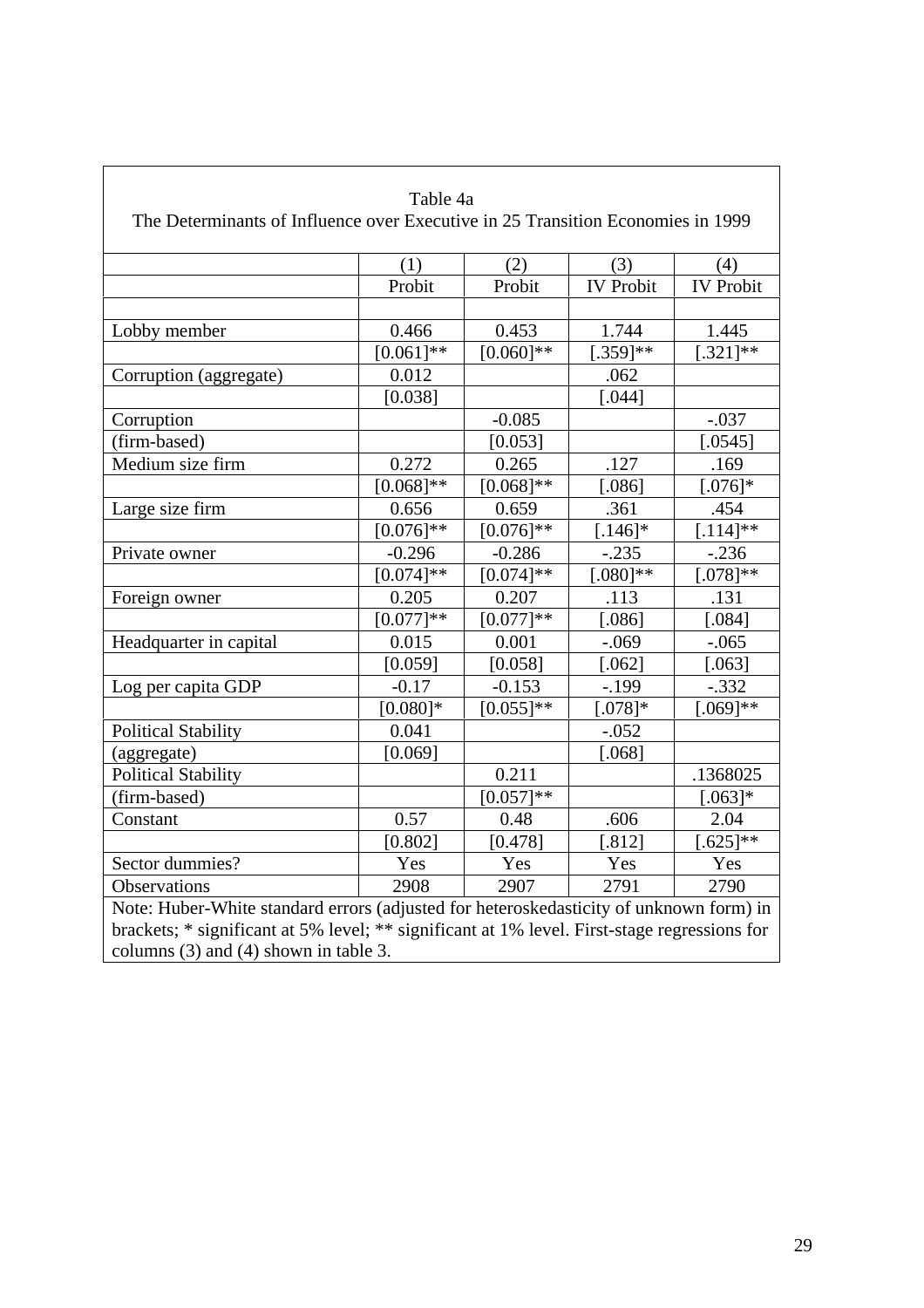| Table 4b                                                                                     |              |              |                  |                  |  |
|----------------------------------------------------------------------------------------------|--------------|--------------|------------------|------------------|--|
| The Determinants of Influence over Legislative in 25 Transition Economies in 1999            |              |              |                  |                  |  |
|                                                                                              |              |              |                  |                  |  |
|                                                                                              | (1)          | (2)          | (3)              | (4)              |  |
|                                                                                              | Probit       | Probit       | <b>IV Probit</b> | <b>IV Probit</b> |  |
|                                                                                              | 0.506        | 0.49         | 1.501            | 1.181            |  |
| Lobby member                                                                                 |              |              |                  |                  |  |
|                                                                                              | $[0.060]$ ** | $[0.059]$ ** | $[.473]$ **      | $[.395]$ **      |  |
| Corruption (aggregate)                                                                       | 0.016        |              | .0547            |                  |  |
|                                                                                              | [0.038]      |              | [.0458]          |                  |  |
| Corruption                                                                                   |              | $-0.046$     |                  | $-0.019$         |  |
| (firm-based)                                                                                 |              | [0.054]      |                  | [.0558]          |  |
| Medium size firm                                                                             | 0.244        | 0.234        | .143             | .175             |  |
|                                                                                              | $[0.068]$ ** | $[0.069]$ ** | [.093]           | $[.079]$ *       |  |
| Large size firm                                                                              | 0.572        | 0.57         | .367             | .443             |  |
|                                                                                              | $[0.076]$ ** | $[0.076]$ ** | $[.152]$ *       | $[.116]$ **      |  |
| Private owner                                                                                | $-0.383$     | $-0.369$     | $-.328$          | $-.329$          |  |
|                                                                                              | $[0.073]**$  | $[0.073]**$  | $[.084]$ **      | $[.079]$ **      |  |
| Foreign owner                                                                                | 0.133        | 0.135        | .076             | .092             |  |
|                                                                                              | [0.077]      | [0.077]      | [.0838]          | [.082]           |  |
| Headquarter in capital                                                                       | 0.045        | 0.026        | $-.027$          | $-.022$          |  |
|                                                                                              | [0.059]      | [0.058]      | [.0707]          | [.0676]          |  |
| Log per capita GDP                                                                           | 0.045        | 0.037        | $-.001$          | $-.095$          |  |
|                                                                                              | [0.080]      | [0.055]      | [.079]           | [.089]           |  |
| <b>Political Stability</b>                                                                   | 0.026        |              | $-.047$          |                  |  |
| (aggregate)                                                                                  | [0.070]      |              | [.074]           |                  |  |
| Political Stability                                                                          |              | 0.252        |                  | .197             |  |
| (firm-based)                                                                                 |              | $[0.057]$ ** |                  | $[.065]$ **      |  |
| Constant                                                                                     | $-1.301$     | $-1.172$     | $-1.08$          | $-.038$          |  |
|                                                                                              | [0.809]      | $[0.479]*$   | [.809]           | [.797]           |  |
| Sector dummies?                                                                              | Yes          | Yes          | Yes              | Yes              |  |
| Observations                                                                                 | 2924         | 2923         | 2806             | 2805             |  |
| Note: Huber-White standard errors (adjusted for heteroskedasticity of unknown form) in       |              |              |                  |                  |  |
| brackets; * significant at 5% level; ** significant at 1% level. First-stage regressions for |              |              |                  |                  |  |

columns (3) and (4) shown in table 3.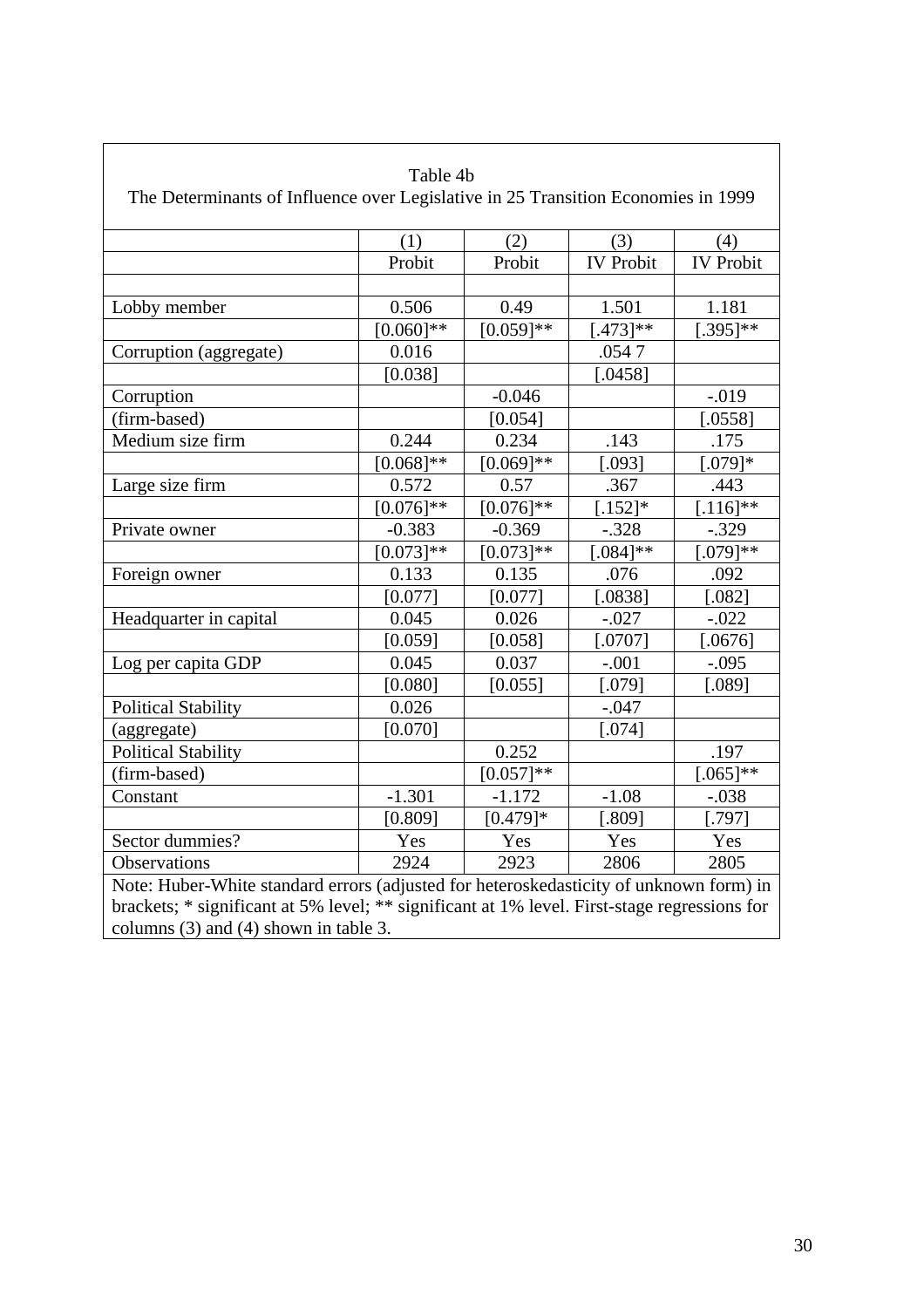| The Determinants of Influence over Ministries in 25 Transition Economies in 1999                                                                                                       | Table 4c     |              |                             |                  |
|----------------------------------------------------------------------------------------------------------------------------------------------------------------------------------------|--------------|--------------|-----------------------------|------------------|
|                                                                                                                                                                                        |              |              |                             |                  |
|                                                                                                                                                                                        | (1)          | (2)          | (3)                         | (4)              |
|                                                                                                                                                                                        | Probit       | Probit       | <b>IV Probit</b>            | <b>IV Probit</b> |
|                                                                                                                                                                                        | 0.484        | 0.478        | 1.76                        | 1.58             |
| Lobby member                                                                                                                                                                           | $[0.059]$ ** | $[0.059]$ ** | $\sqrt{.348}$ <sup>**</sup> | $[.294]^{**}$    |
| Corruption (aggregate)                                                                                                                                                                 | $-0.043$     |              | .011                        |                  |
|                                                                                                                                                                                        | [0.038]      |              | [.044]                      |                  |
| Corruption                                                                                                                                                                             |              | $-0.065$     |                             | .0008            |
| (firm-based)                                                                                                                                                                           |              | [0.054]      |                             | [.054]           |
| Medium size firm                                                                                                                                                                       | 0.27         | 0.253        | .116                        | .138             |
|                                                                                                                                                                                        | $[0.069]$ ** | $[0.069]$ ** | [.086]                      | [.075]           |
| Large size firm                                                                                                                                                                        | 0.705        | 0.693        | .393                        | .445             |
|                                                                                                                                                                                        | $[0.076]$ ** | $[0.076]$ ** | $[.152]$ **                 | $[.119]$ **      |
| Private owner                                                                                                                                                                          | $-0.314$     | $-0.309$     | $-.244$                     | $-.235$          |
|                                                                                                                                                                                        | $[0.073]**$  | $[0.073]**$  | $[.081]$ **                 | $[.078]$ **      |
| Foreign owner                                                                                                                                                                          | 0.142        | 0.145        | .069                        | .0712            |
|                                                                                                                                                                                        | [0.076]      | [0.077]      | [.079]                      | [.0786]          |
| Headquarter in capital                                                                                                                                                                 | 0.09         | 0.086        | $-.0006$                    | .0084            |
|                                                                                                                                                                                        | [0.059]      | [0.058]      | [.066]                      | [.064]           |
| Log per capita GDP                                                                                                                                                                     | $-0.014$     | 0.053        | $-.069$                     | $-1612$          |
|                                                                                                                                                                                        | [0.081]      | [0.055]      | $[.076]$                    | $[.079]$ *       |
| <b>Political Stability</b>                                                                                                                                                             | $-0.033$     |              | $-.129$                     |                  |
| (aggregate)                                                                                                                                                                            | [0.071]      |              | $[.07]$                     |                  |
| <b>Political Stability</b>                                                                                                                                                             |              | 0.256        |                             | .166             |
| (firm-based)                                                                                                                                                                           |              | $[0.057]$ ** |                             | $[.064]$ **      |
| Constant                                                                                                                                                                               | $-0.692$     | $-1.503$     | $-.389$                     | .395             |
|                                                                                                                                                                                        | [0.808]      | $[0.483]$ ** | [.778]                      | [.734]           |
| Sector dummies?                                                                                                                                                                        | Yes          | Yes          | Yes                         | Yes              |
| Observations                                                                                                                                                                           | 2942         | 2941         | 2824                        | 2823             |
| Note: Huber-White standard errors (adjusted for heteroskedasticity of unknown form) in<br>brackets; * significant at 5% level; ** significant at 1% level. First-stage regressions for |              |              |                             |                  |
| columns $(3)$ and $(4)$ shown in table 3.                                                                                                                                              |              |              |                             |                  |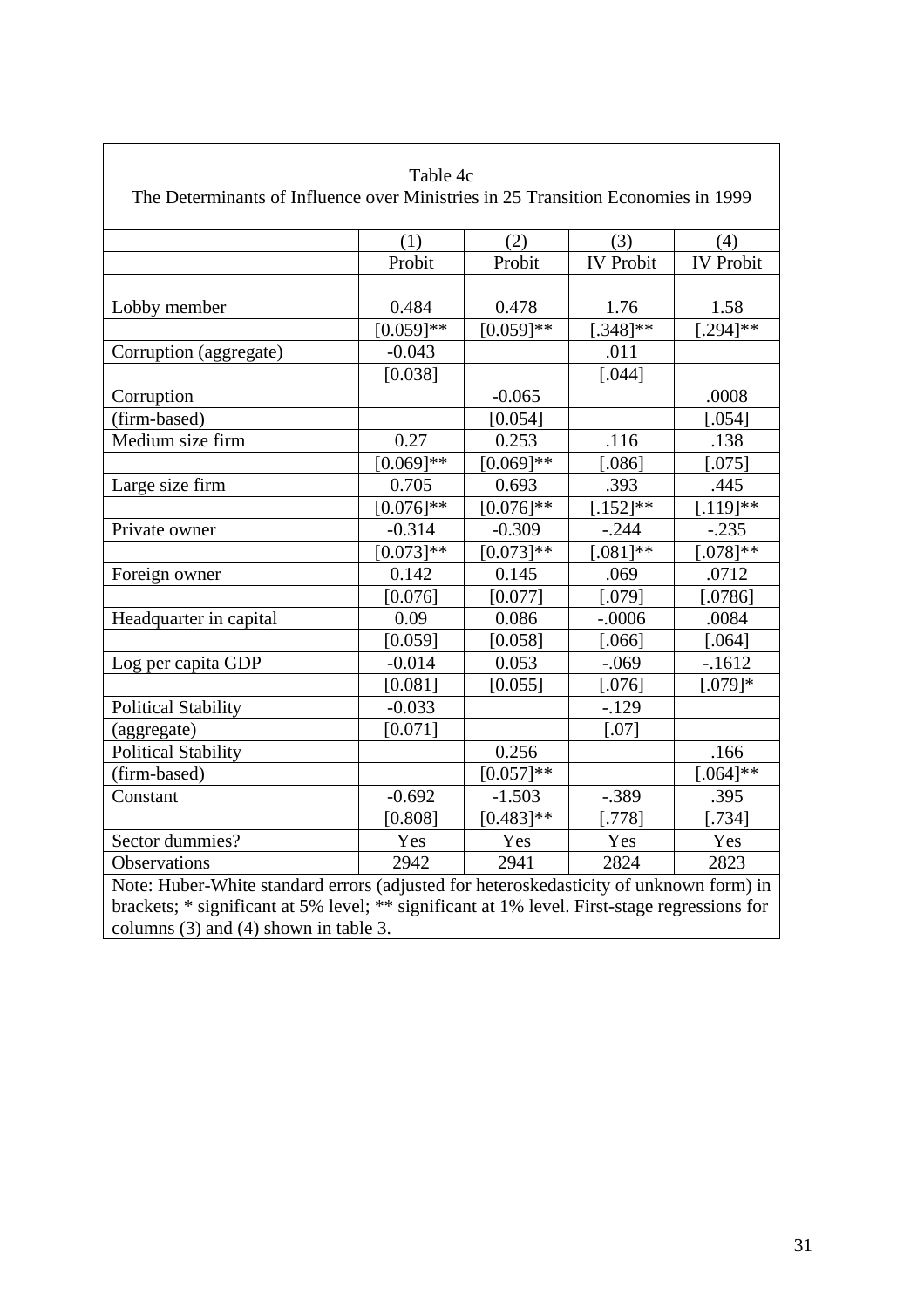| The Determinants of Influence over Regulatory Agency in<br>25 Transition Economies in 1999   |              |              |                  |                  |  |
|----------------------------------------------------------------------------------------------|--------------|--------------|------------------|------------------|--|
|                                                                                              | (1)          | (2)          | (3)              | (4)              |  |
|                                                                                              | Probit       | Probit       | <b>IV Probit</b> | <b>IV Probit</b> |  |
|                                                                                              |              |              |                  |                  |  |
| Lobby member                                                                                 | 0.426        | 0.4          | .829             | .628             |  |
|                                                                                              | $[0.061]$ ** | $[0.061]$ ** | $.4941*$         | [.392]           |  |
| Corruption (aggregate)                                                                       | 0.039        |              | .021             |                  |  |
|                                                                                              | [0.038]      |              | [.046]           |                  |  |
| Corruption                                                                                   |              | $-0.084$     |                  | $-.0603$         |  |
| (firm-based)                                                                                 |              | [0.054]      |                  | [.057]           |  |
| Medium size firm                                                                             | 0.161        | 0.157        | .122             | .133             |  |
|                                                                                              | $[0.068]*$   | $[0.069]*$   | [.0827]          | [.075]           |  |
| Large size firm                                                                              | 0.504        | 0.509        | .445             | .474             |  |
|                                                                                              | $[0.077]$ ** | $[0.077]$ ** | $[.117]$ **      | $[.099]$ **      |  |
| Private owner                                                                                | $-0.41$      | $-0.388$     | $-.398$          | $-.377$          |  |
|                                                                                              | $[0.075]$ ** | $[0.075]$ ** | $[.077]$ **      | [.077]           |  |
| Foreign owner                                                                                | 0.142        | 0.138        | .127             | .129             |  |
|                                                                                              | [0.077]      | [0.077]      | [.081]           | $[.08]$          |  |
| Headquarter in capital                                                                       | 0.098        | 0.074        | .085             | .076             |  |
|                                                                                              | [0.059]      | [0.058]      | [.068]           | [.065]           |  |
| Log per capita GDP                                                                           | 0.033        | $-0.022$     | $-.034$          | $-.100$          |  |
|                                                                                              | [0.078]      | [0.055]      | [.081]           | [.08]            |  |
| <b>Political Stability</b>                                                                   | 0.019        |              | $-.073$          |                  |  |
| (aggregate)                                                                                  | [0.070]      |              | [.077]           |                  |  |
| <b>Political Stability</b>                                                                   |              | 0.247        |                  | .225             |  |
| (firm-based)                                                                                 |              | $[0.057]**$  |                  | $[.062]$ **      |  |
| Constant                                                                                     | $-1.195$     | $-0.525$     | $-.535$          | .131             |  |
|                                                                                              | [0.787]      | [0.476]      | [.839]           | [.693]           |  |
| Sector dummies?                                                                              | Yes          | Yes          | Yes              | Yes              |  |
| Observations                                                                                 | 2807         | 2806         | 2690             | 2689             |  |
| Note: Huber-White standard errors (adjusted for heteroskedasticity of unknown form) in       |              |              |                  |                  |  |
| brackets; * significant at 5% level; ** significant at 1% level. First-stage regressions for |              |              |                  |                  |  |

# Table 4d

columns (3) and (4) shown in table 3.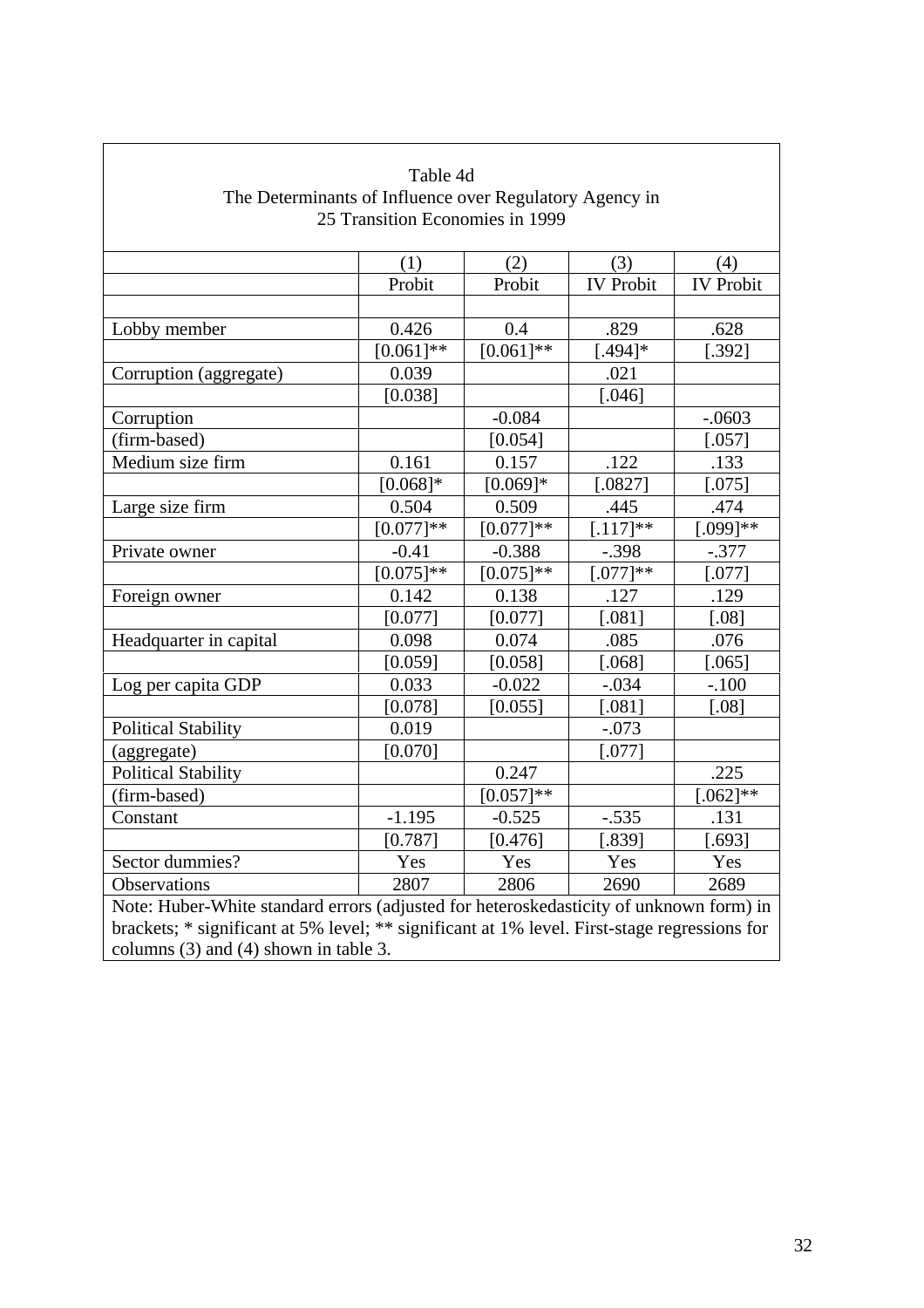



Figure 2. Corruption (firm-based) and log of per capita GDP: 25 Transition Economies, 1999